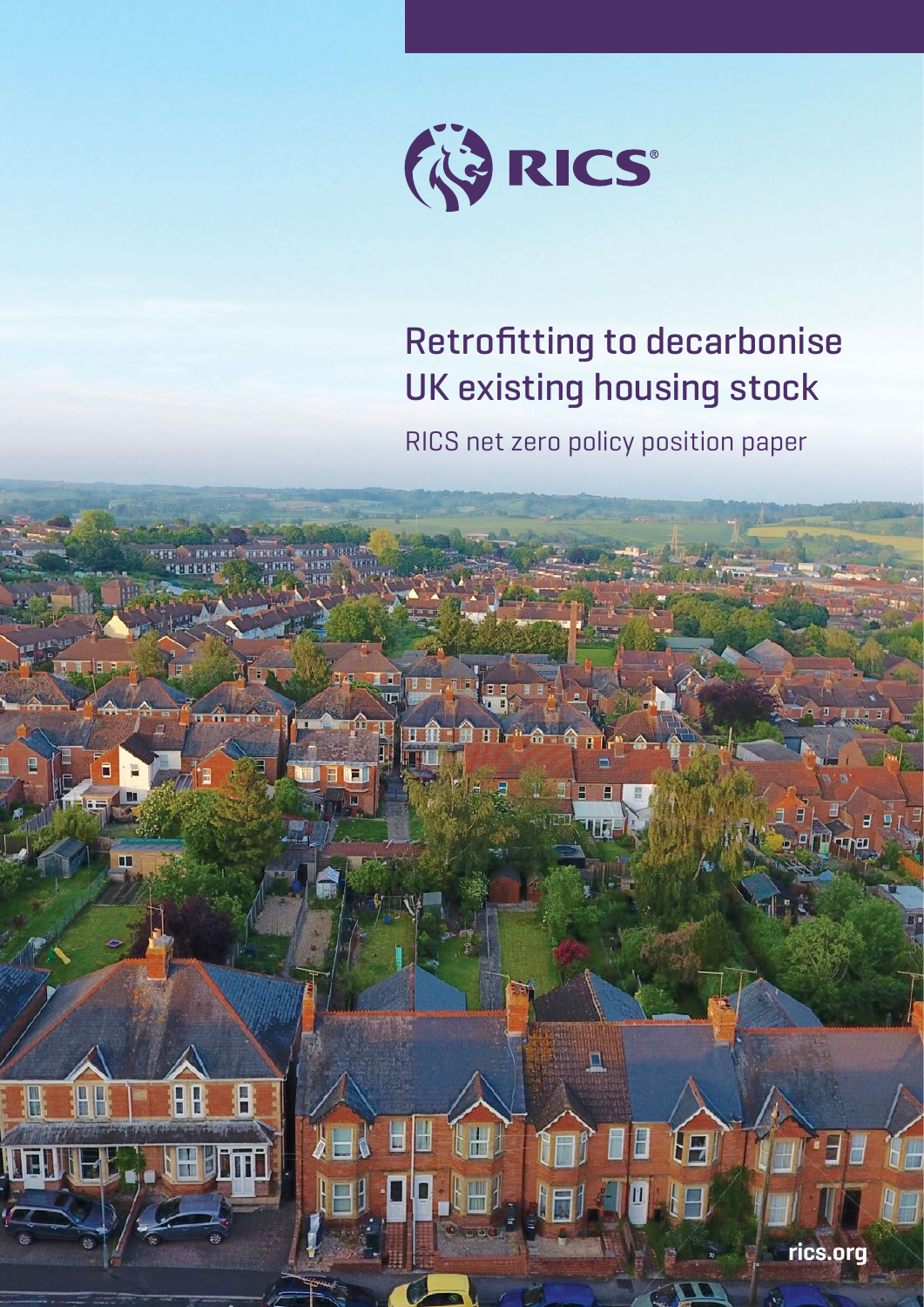# Contents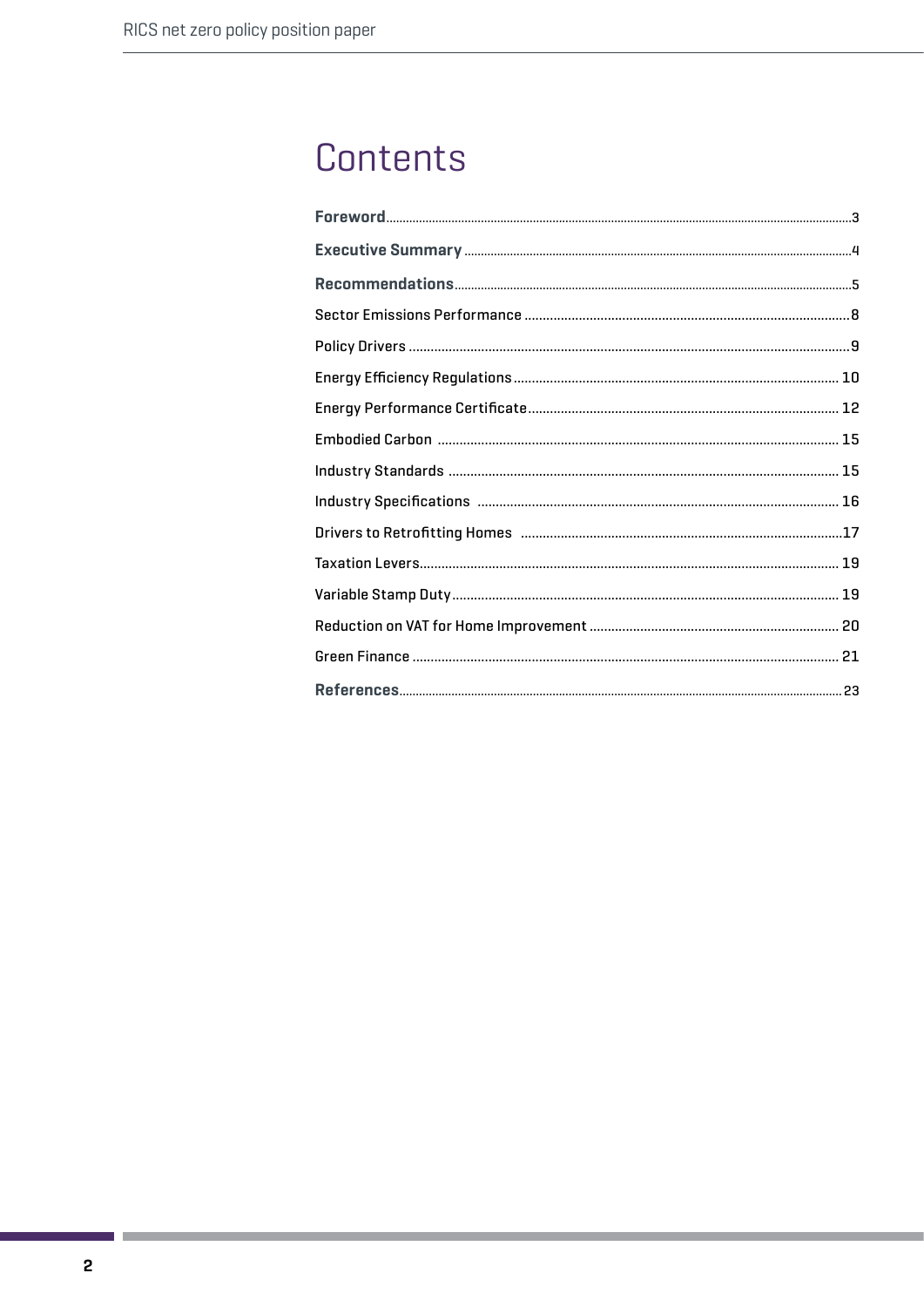

**Dr Patrice Cairns MEng**  UK Policy Manager



**Hew Edgar MCIPR**  Head of UK Government Relations and City Strategy

# Foreword

**Achieving net zero carbon by 2050 is undoubtfully one of the greatest ambitions set by the UK Government in the drive to tackle climate change. While there are significant challenges across the built and natural environment to decarbonise, there are opportunities for industry and Government to work together, raising the bar of sustainability through standards, practice and effective policy.** 

As a trusted professional body enforcing standards across the built and natural environment, we have an important role to play in shaping a more sustainable world. In response RICS are driving standards and developing tools across the sector, from low carbon and resilient infrastructure and built assets, to climate adaptative solutions through land management and green finance. While we have made progress, there is much to do, and we aim to play a leadership role in embedding sustainable business practice and implementing the UN's sustainable development goals (SDG's) within the surveying profession. Through our [Value the Planet campaign](https://www.rics.org/uk/news-insight/latest-news/value-the-planet/) we will support the built and natural environment sector in delivering lasting benefits to our planet, people, communities and markets.

The built environment sector contributes significantly to national energy use and carbon emissions, yet progress in the decarbonisation of buildings has been limited and the challenge going forward even greater. Given that new housing accounts for 1-2% of total building stock each year, addressing the energy efficiency of the UK's existing housing stock is one of the most cost-effective and crucial routes to achieving net zero ambitions. Retrofitting provides an opportunity to achieve both operational carbon and significant embodied carbon savings through re-use rather than re-build.

While the UK Government ambitions in decarbonising housing stock have been stated, the policy route is uncertain. A holistic approach to retrofitting is required, reviewing the existing myriad of Government policies and schemes that seek to address specific energy efficiency issues, and identifying both policy gaps and opportunities to enhance outcomes. This policy paper seeks to review the existing policy landscape across retrofitting and identify the opportunities that Government can take with industry expertise to boost energy efficiency through a package of regulatory measures, industry standards, fiscal levers and market insight.

Retrofitting of existing homes requires a significant step change to accelerate pace, driving not only a reduction in carbon emissions, but positive social benefits through enhancing wellbeing and skilled job creation. However the task is formidable, and the UK will need to take immediate action to close the widening gap.

Patrice Caino

Has Elgan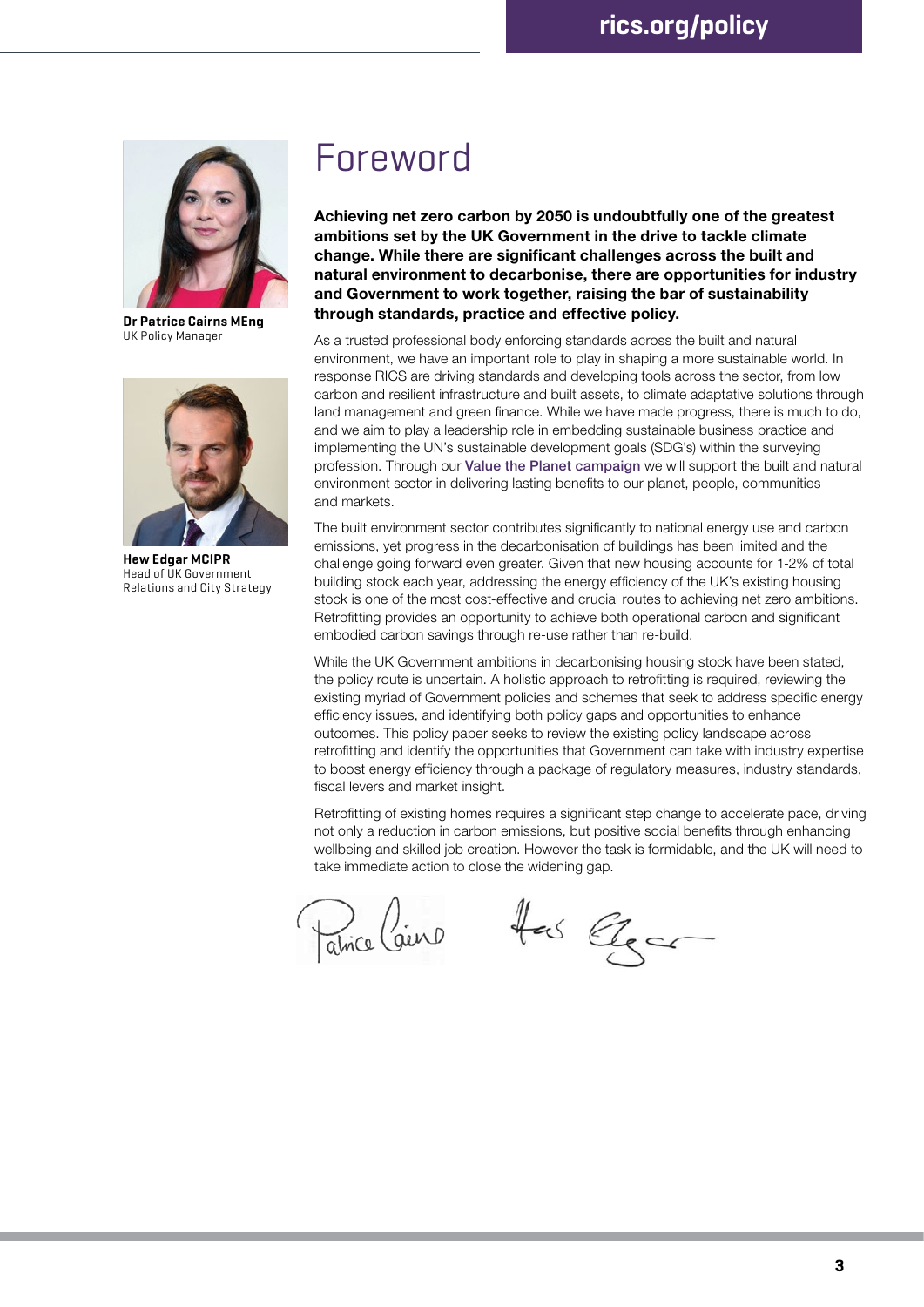# Executive Summary

An overhaul to the energy performance of the UK's existing housing stock is a vital milestone on the Governments net zero pathway, both in operational and embodied carbon savings. While decarbonisation of the heat network ultimately remains one the toughest challenges, an energy efficient building fabric is needed to be both effective in cost savings and emissions reductions.

The pace of retrofitting homes is lagging. The barriers to scaling up the uptake of energy efficient measures in domestic housing have been well documented by existing literature, and are reviewed within this paper, with the main barriers continuing to be an obstacle across the fields of regulation, finance, data, sector capacity and consumer drive. Underpinning these barriers is the lack of a Government policy roadmap providing clarity and certainty on the route to a net zero 2050.

This policy focused paper explores the current landscape of retrofitting policy drivers, regulations, technical processes and fiscal levers, identifying both gaps and opportunities, and aims to identify where industry standards and tools can overcome barriers and enhance the value of retrofitting in both achieving Government targets and in encouraging consumers to invest in their property.

The surveying profession is key to delivering fit for purpose retrofitting of homes, from undertaking property assessments and data management, to making project decisions that can maximise carbon savings. RICS is developing standards and practical tools that will enhance transparency and reduce risk, thereby increasing investment in carbon mitigation measures of buildings.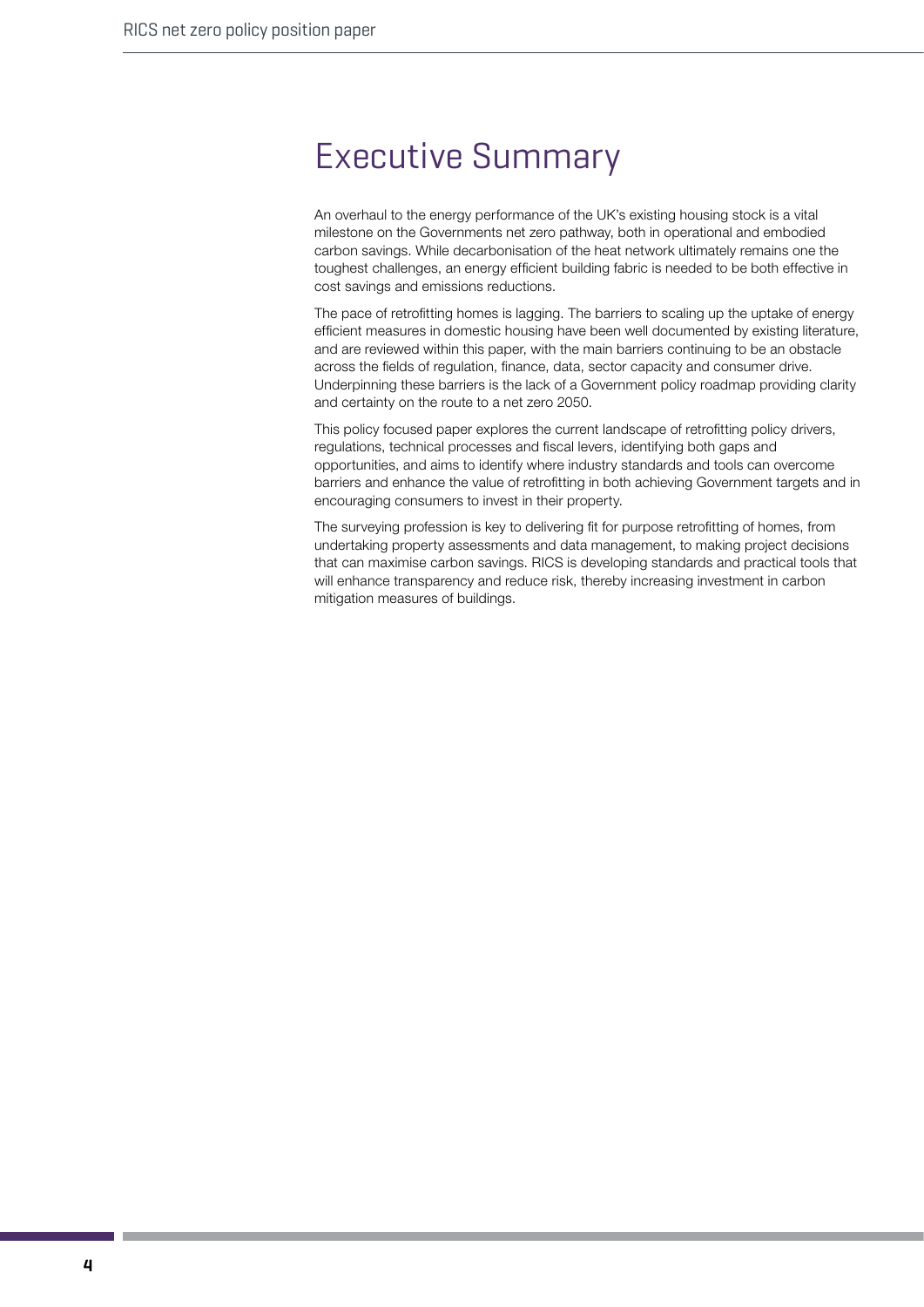# Recommendations

## **Strategic**

Government have focused primarily on addressing low carbon new build, but must now prioritise cost-effective policy development to deliver decarbonisation of the UK's existing housing stock as a critical milestone on the net zero path to 2050.

Government must not delay in making strategic climate change policy decisions relating to the UK's existing housing stock, must commit to sustained funding and a package of financial incentive mechanisms for retrofitting, drive standards and regulation, and must support industry in delivering the robust pipeline of skills required to undertake this challenge.

Government should designate the energy efficiency of the UK's building stock a national infrastructure priority, with appropriate long-term investment and bring in line with the National Infrastructure Commission portfolio.

Government must publish a policy roadmap for delivery of decarbonised homes, align its suite of climate, energy and fuel poverty policies, and review/assess the impacts of existing polices on reaching the net zero targets.

Government must demonstrate support, incentives and financial packages for both low-income and vulnerable households, and the 'able to pay' market.

## **Regulatory**

Government must work closely with sector stakeholders and publish a defined road map, with quantitative targets, investment and implementation plans to achieve ambitions of a minimum EPC rating 'C' existing housing stock.

Government should monitor and ensure that Local Authorities are adequately resourced to manage and enforce across their portfolio of building control, minimum energy efficiency standards and EPC's.

Government should consider reviewing the impact of a minimum MEES at point of sale in the regulatory ambition and transition to bring all dwellings to a EPC rating of C by 2035.

Government should provide support to bring heritage buildings up to MEES requirements through financial incentives, and support industry in addressing the skills gaps in retrofitting heritage buildings.

### **Data**

Government should take forward the 'Every Home Counts' recommendation to create a data warehouse, and continue its steps in making EPC data more widely available; while ensuring that safeguards are in place to protect consumer privacy.

Government should adopt a more holistic approach to assessing the performance of a building, by continuing its review of EPC's, considering benefits of operational performance systems such as the Australian NABERS, and monitoring the evolvement and outputs of the EU Building Passport framework.

RICS recommend that Government work in partnership with industry to explore the use of PropTech and data standards to address areas around data governance and privacy protection.

Government should further review the limitations of the SAP methodology, and consider the use of smart meter data to improve accuracy and reliability of EPCs, which would allow for more evidenced based building energy efficiency polices/targets.

To fully exploit the value of property-based data in helping achieve Government ambitions, RICS recommend that Government support industry in the growth and regulation of the PropTech sector, investing in a robust professional skills pipeline and adopting data standards.

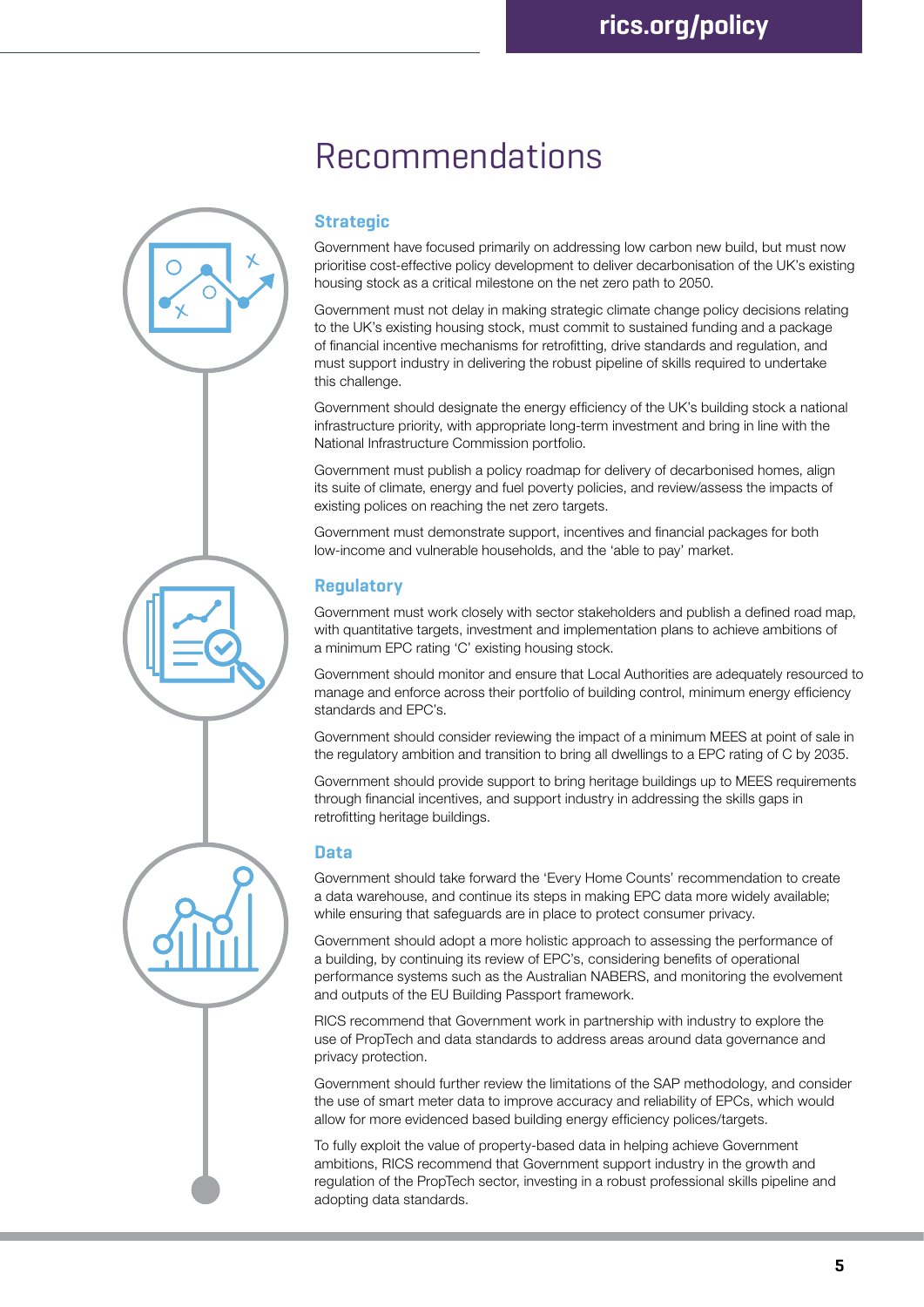

#### **Skills**

Government should support industry in addressing the skills gap by mandating that all construction and built environment related Apprenticeships and T-levels assess the apprentices understanding of sustainability and mitigation of environmental impact.

RICS recommend that all construction and built environment related Apprenticeships and T-levels embrace the knowledge of professional bodies and where possible lead directly to professional body membership.

Government must engage with industry to improve public awareness of standards and professional competency-based advice and training in regard to energy efficiency retrofits and wider home improvement works, especially for heritage buildings which are more complex and present a skills gap in the market.

## **Standards and Tools**

Government should adopt ICMS (2nd edition) as a global benchmarking tool to monitor performance and deliver a net zero carbon built environment by 2050.

Government should consider the need to address the embodied carbon attributable to built assets and undertake a review to introduce a regulatory measure, through a route such as Building Regulations and in line with RICS Whole Life Carbon Assessment for the Built Environment.

RICS recommends that Government promote and utilise the RICS Building Carbon Database as a tool in estimating and benchmarking whole life carbon emissions across the public project portfolio.

Government should promote industry adoption of the RICS Red Book and other relevant RICS standards such as the Home Survey Standard, each of which ensures that sustainability issues, including energy efficiency ratings, are considered by qualified professionals when reporting valuation and in building surveys.

## **Fiscal**

RICS recommends the UK Government provide a funding mechanism to encourage owner investment in existing property; for example, Help to Improve and Home Improvement ISA's.

RICS would recommend that Government undertake a general review of SDLT, as has been urged by RICS previously, and use the opportunity to consider the impacts of linking energy efficiency to a variable tax. Any review should include supporting research into the opportunities and costs to encourage retrofitting, distributional impacts on household profiles and tenure, and considerations of the impact on historic homes.

RICS recommends a uniform VAT rate of 5% for home improvement and repair to houses to enhance energy efficiency, and that are carried out by an accredited installer or contractor with a recognised quality mark. In addition to addressing consumer inertia, and instilling confidence in any lender, this would provide a welcome boost for the construction sector, particularly SMEs.

Government should review the impact of applying VAT to demolition works to encourage owners to upgrade where considered effective, and consider any positive impact that may encourage local authorities to seek alternate uses for older, derelict or abandoned stock.

RICS recommends that any home renovation fiscal mechanisms are provided alongside a package of appropriate funding and financing options aimed at every household.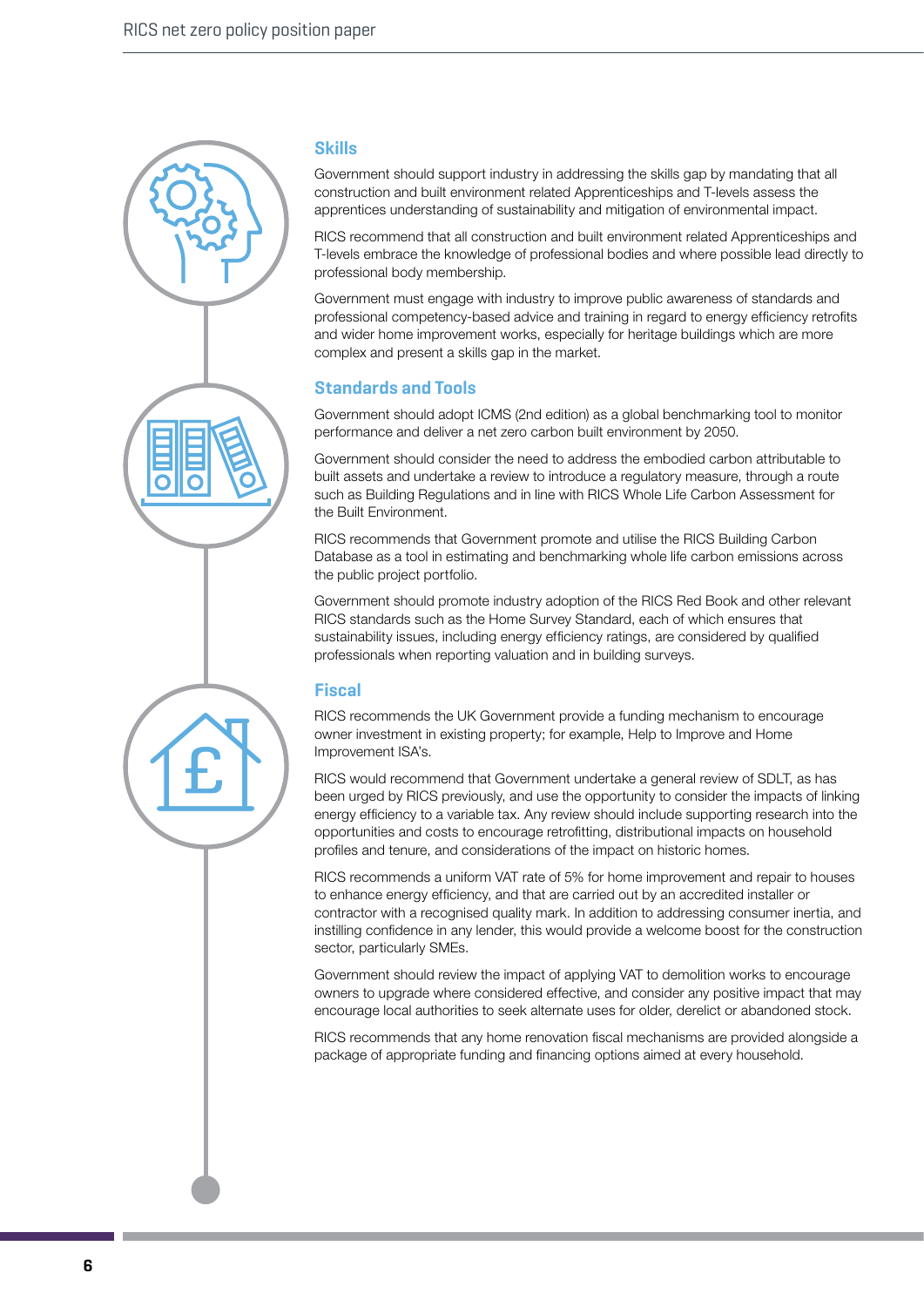

### **Green Finance**

Government must create long term policy and regulatory energy efficiency roadmaps to bring confidence to the financial sector, in particular to encourage mortgage lenders to invest and develop products to support these ambitions.

Government should progress the launch of a Green Finance Education Charter, engaging with professional bodies across the financial and valuation sectors.

RICS recommends that Government should support and engage the sector on development of an evidence base reflecting the operational energy efficiency performance of individual measures, cost savings, and impact on property values; with scope taken for the potential impact regarding properties that are hard to improve, listed, and households that may be unable to access funding.

Government should pay heed to the emerging recommendations from the Coalition for the Energy Efficiency of Buildings (CEEB), on how to develop the market for financing net-zero carbon and climate-resilient buildings in the UK by accelerating the pace of financial innovation and scale-up.

Government should monitor and consider outputs of industry and market-led initiatives, including the Energy efficient Mortgages Action Plan (EeMAP) exploring preferential capital treatment and standardised products, and definition of an Energy Efficient Mortgage.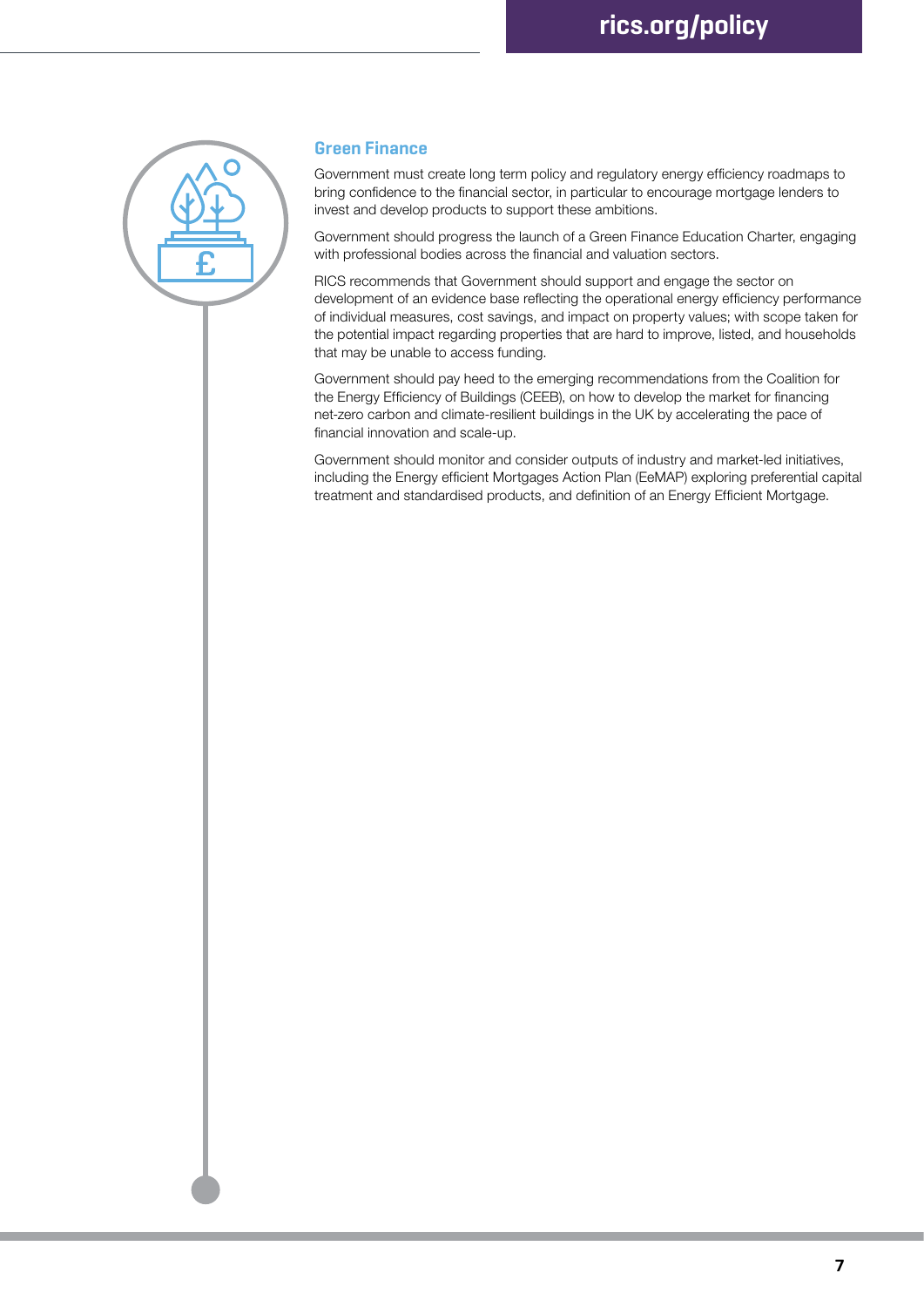# **Sector emissions performance**

The built environment sector contributes significantly to national energy use and carbon emissions, yet progress in the decarbonisation of buildings has been limited and the challenge going forward even greater. According to the 2019 [Global Status Report for](https://www.worldgbc.org/sites/default/files/2019%20Global%20Status%20Report%20for%20Buildings%20and%20Construction.pdf)  [Buildings and Construction](https://www.worldgbc.org/sites/default/files/2019%20Global%20Status%20Report%20for%20Buildings%20and%20Construction.pdf) final energy demand in buildings in 2018 rose 1% from 2017, and 7% from 2010. To meet the Sustainable Development Goals (SDGs) the report states that efforts to decarbonise and enhance energy efficiency in buildings must take place at a rate of 3% a year to reverse the trend.

### **Figure 1 –** Global share of building and construction final energy and emissions, 2018

(source: 2019 Global Status Report for Buildings and Construction, GlobalABC)



**Notes:** Construction industry is the portion (estimated) of overall industry devoted to manufacturing building construction materials such as steel, cement and glass. Indirect emissions are emissions from power generation for electricity and commercial heat.

**Sources:** Adapted from IEA (2019a), World Energy Statistics and Balances (database), www.iea.org/statistics and IEA (2019b), Energy Technology Perspectives, buildings model, www.iea.org/buildings. 5 'Brexit: Big risk, little reward – The UK Referendum on Europe', BlackRock Investment Institute, February 2016

The average UK decarbonisation rates per person in the buildings sector was 0.8%/year over the period 2011-2016, while similar to the global average, it was outstripped by the EU achieving rates of decarbonisation of 1.6%/yr ([CCC, 2019](https://www.theccc.org.uk/wp-content/uploads/2019/05/Net-Zero-The-UKs-contribution-to-stopping-global-warming.pdf)). In such the UK's building stock remains as one of the most inefficient and oldest in Europe ([BRE, 2016](https://www.bre.co.uk/filelibrary/Briefing%20papers/92993_BRE_Poor-Housing_in_-Europe.pdf))

#### **Figure 2 –** Progress reducing emissions in the UK has been imbalanced (source: Net zero: The UK's contribution to stopping global warming, Committee on Climate Change, 2019)



**Sources:** BEIS (2019) Final UK greenhouse gas emissions national statistics 1990-2017; CCC analysis. LULUCF = land use, land use change and forestry.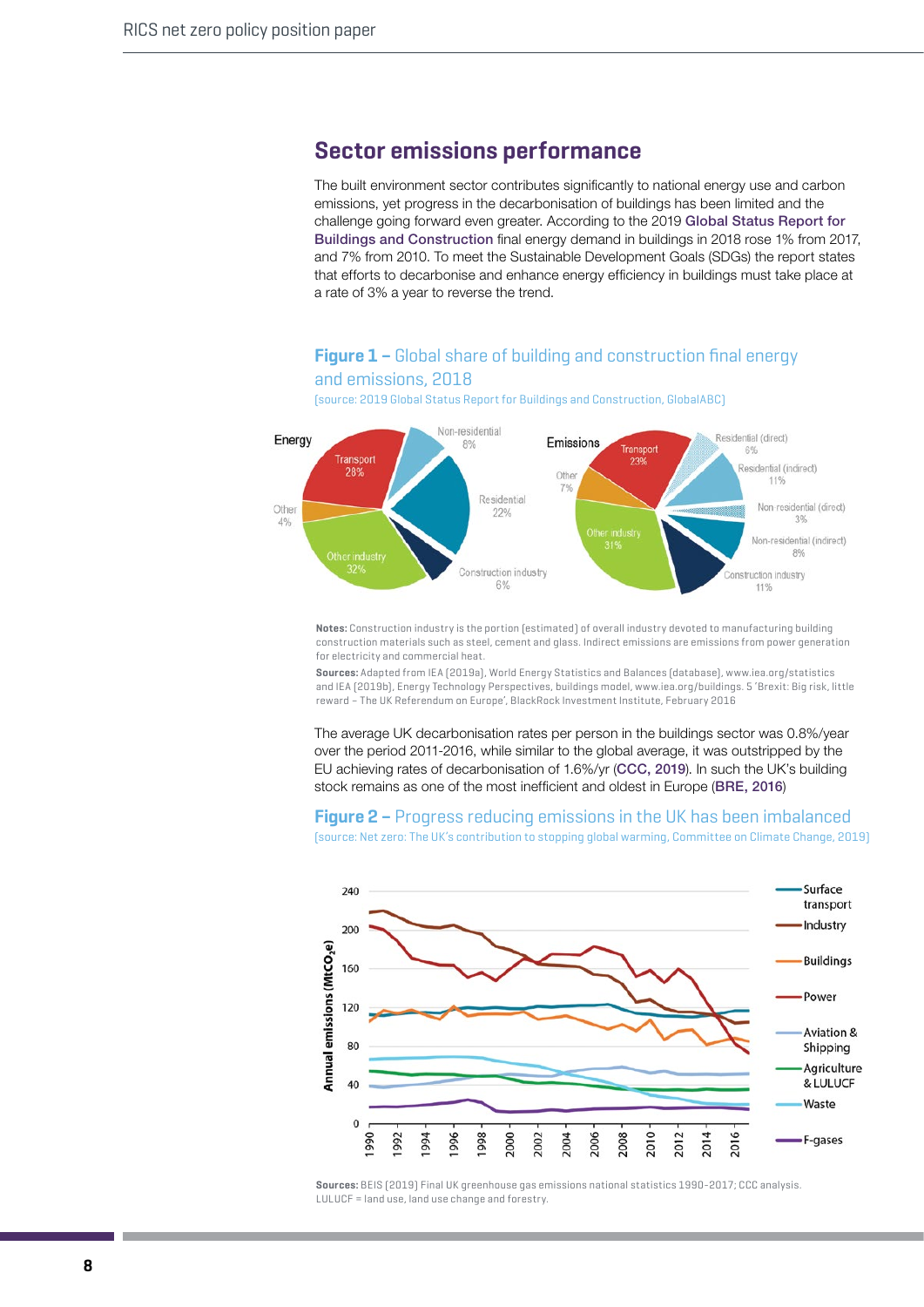An overhaul to the energy performance of the UK's housing stock is needed to effectively address this trend and aim towards net zero. Given that approximately 15% of the UK's total emissions come from heating homes alone, housing stock should be a focus of Government policy priorities. Whilst over three-quarters of household energy demand is for space and water heating, decarbonisation of the heat network ultimately remains one the toughest challenges in climate policy. Less than 5% of energy used for heating homes and buildings derives from low-carbon sources ([BEIS, 2020](https://www.gov.uk/government/news/new-protections-for-thousands-of-consumers-on-heat-networks)). Although a policy priority, low-carbon heat must be supplied in tandem with an energy efficient building fabric to be both effective in cost savings and emissions reductions.

While a number of policies seek to drive low carbon and energy efficient new builds, such as the recent 2025 Future Homes Standard, less than 1-2% of total building stock each year is new build, and it is estimated that 70% of total 2010 building stock will still be in use in 2050 ([Retrofit, 2013](https://mappedsites.cardiff.ac.uk/retrofit2050/wp-content/uploads/sites/18/2018/07/retrofit2050-visions-report-green.pdf)). Enhancing the energy efficiency of the UK's existing housing stock through a range of retrofitting measures and policy instruments is therefore critical, and one of the most cost-effective ways to not only achieve net zero ambitions but to potentially optimise network infrastructure investment. As such there has been calls within the sector for Government to deliver energy efficiency improvements as a long-term infrastructure priority investment.

#### **Position:**

- **• Government have focused primarily on addressing low carbon newbuild, but must now prioritise cost-effective policy development to deliver decarbonisation of the UK's existing housing stock as a critical milestone on the net zero path to 2050**
- **• Government must not delay in making strategic climate change policy decisions relating to the UK's existing housing stock, must commit to sustained funding and a package of financial incentive mechanisms for retrofitting, drive standards and regulation, and must support industry in delivering the robust pipeline of skills required to undertake this challenge**
- **• Government should designate the energy efficiency of the UK's building stock a national infrastructure priority, with appropriate long-term investment and bring in line with the National Infrastructure Commission portfolio.**

# **Policy drivers**

According to the Committee on Climate Change (CCC) 2019 report, [Net zero: The UK's](https://www.theccc.org.uk/publication/net-zero-the-uks-contribution-to-stopping-global-warming/)  [contribution to stopping global warming](https://www.theccc.org.uk/publication/net-zero-the-uks-contribution-to-stopping-global-warming/), total sector emission reductions since 2008 is mainly attributed to the financial crisis reducing economic activity and consequently energy demand, and a reduction on the reliance of coal-fired power generation. While this success inevitably helped lower emissions in the building sector where electricity is consumed, more inherent progress is reflected largely through the impact of several Government policies including UK building regulations requiring efficient boilers to be installed, and the Carbon Emissions Reduction Target that required energy companies to install energy efficiency measures (scrapped in 2012). The proceeding Green Deal ultimately met its end in 2015 in the midst of low household uptake (however Green Deal finance can still be applied for through private investors), with the current Renewable Heat Incentive and Energy Companies Obligation (ECO) schemes continuing; the ECO as an intended support to lower-income and vulnerable households. According to BEIS, [Household Energy](https://assets.publishing.service.gov.uk/government/uploads/system/uploads/attachment_data/file/839901/Headline_Release_-_HEE_stats_17_Oct_2019.pdf)  [Efficiency Great Britain Data to August 2019](https://assets.publishing.service.gov.uk/government/uploads/system/uploads/attachment_data/file/839901/Headline_Release_-_HEE_stats_17_Oct_2019.pdf), approximately 2.7 million measures have been installed in around 2.1 million properties primarily through the ECO framework.

The roll-out of the Smart Meter Scheme, which aimed to helps consumers understand and reduce their energy consumption, is set to end at the close of 2020, however Government have consulted on its potential extension. To date over 15 million smart and advanced meters have been installed under the scheme in homes and small businesses across Great Britain, through investment by energy suppliers ([Smart Meter Statistics Report, 2019](https://assets.publishing.service.gov.uk/government/uploads/system/uploads/attachment_data/file/848325/2019_Q3_Smart_Meters_Statistics_Report.pdf)); however over a fifth are not operating in smart mode.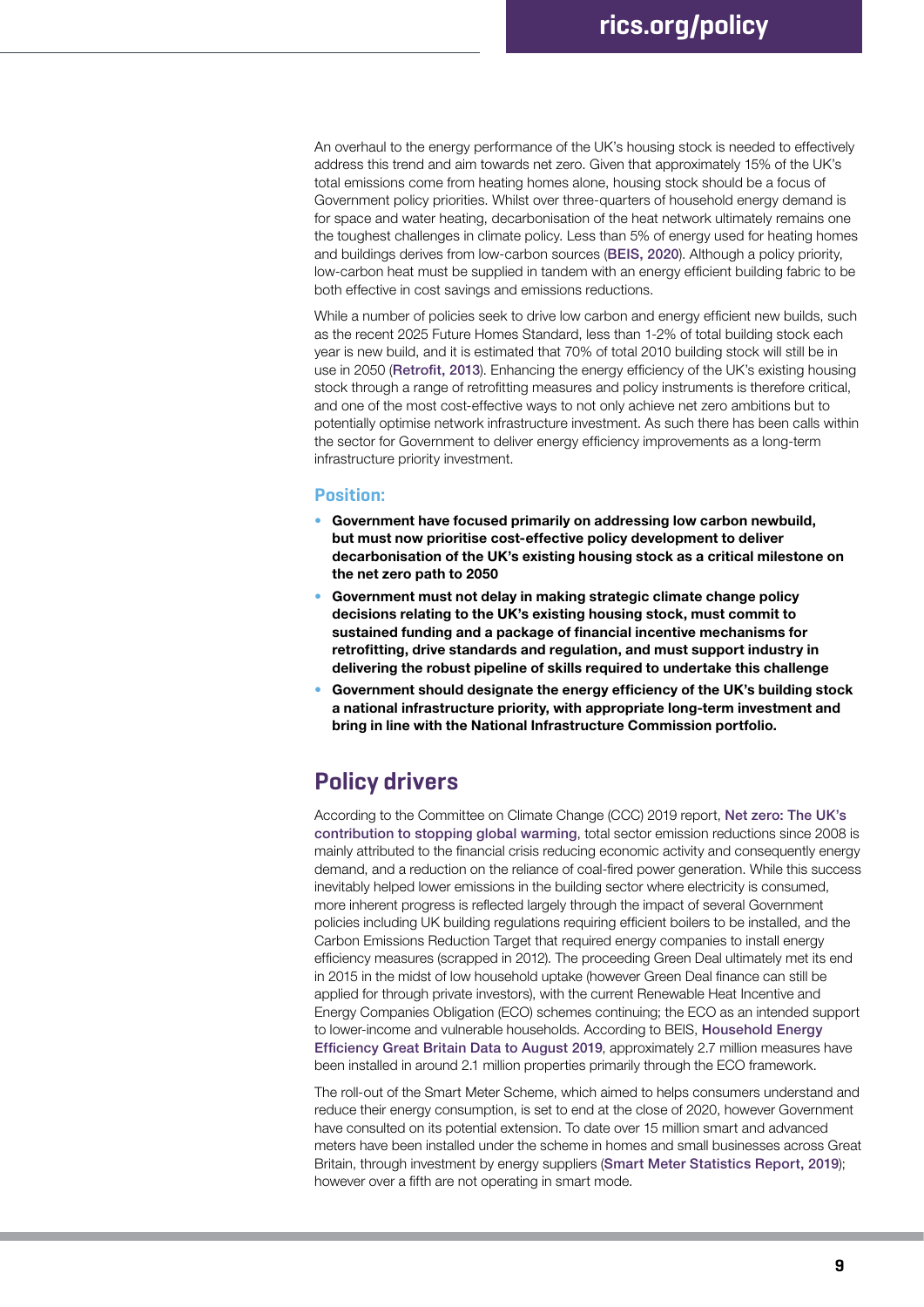The Government have stated through the 2017 [Clean Growth Strategy](https://www.gov.uk/government/publications/clean-growth-strategy) its long-term plan for meeting carbon budgets, featuring a number of policies aimed at improving the energy efficiency of domestic properties, with smart technologies and services continuing to play a key role in decarbonising the energy sector.

Inevitably without strengthened more effective policy drivers and action, progress on measures to reduce emissions from buildings has significantly slowed. The 2019 CCC report, [UK housing: Fit for the future?](https://www.theccc.org.uk/wp-content/uploads/2019/02/UK-housing-Fit-for-the-future-CCC-2019.pdf), found that while emissions reductions from the UK's 29 million existing homes have effectively stalled, energy demand in homes increased between 2016 and 2017. Considering the socio-economic landscape, latest [2017 BEIS](https://assets.publishing.service.gov.uk/government/uploads/system/uploads/attachment_data/file/829006/Annual_Fuel_Poverty_Statistics_Report_2019__2017_data_.pdf)  statistics estimate the number of households living in fuel poverty at 2.53 million.

#### **Position:**

**• Government must publish a policy roadmap for delivery of decarbonised homes, align its suite of climate, energy and fuel poverty policies, and review/ assess the impacts of existing polices on reaching the net zero targets.**

## **Energy efficiency regulations**

The Energy Act 2011 introduced the framework for the now defunct Green Deal in addition to legally binding minimum energy efficiency standards (MEES) in the private rented sector. From April 2018 it became unlawful for a landlord to grant a new tenancy of a property below the minimum Energy Performance Certificate (EPC) rating 'E', unless an exemption has been registered. Come the 1st April 2020 this provision will be extended to be unlawful to continue to let a below minimum EPC property.

The Clean Growth Strategy sets out Governments ambition to upgrade private rented homes to EPC rating 'C' by 2030, and for as many homes as possible, where 'practical, cost-effective and affordable', to reach a minimum EPC rating of 'C' by 2035. Given that the UK has some of the oldest domestic building stock in Europe ([UKGBC, 2018](https://eemap.energyefficientmortgages.eu/wp-content/uploads/2018/04/EeMAP_Building_Assessment_Briefing_UK.pdf)), it will be a formidable task.

The [English Housing Survey Headline Report](https://assets.publishing.service.gov.uk/government/uploads/system/uploads/attachment_data/file/860076/2018-19_EHS_Headline_Report.pdf), for 2018-19, estimates that there were 24.2 million dwellings in England, including both occupied and vacant homes. Of these, 15.3 million (63%) were owner occupied, 4.8 million (20%) were private rented, 1.6 million (7%) were local authority and 2.5 million (10%) were housing association homes. In terms of dwelling age, the private rented sector has the highest proportion of older dwellings with 33% built pre-1919, compared with 20% of owner-occupied homes, 4% of local authority and 9% of housing association homes.

### **Figure 3 –** Dwellings by tenure, 2018

(source: English Housing Survey Headline Report, 2018-19, MHCLG)

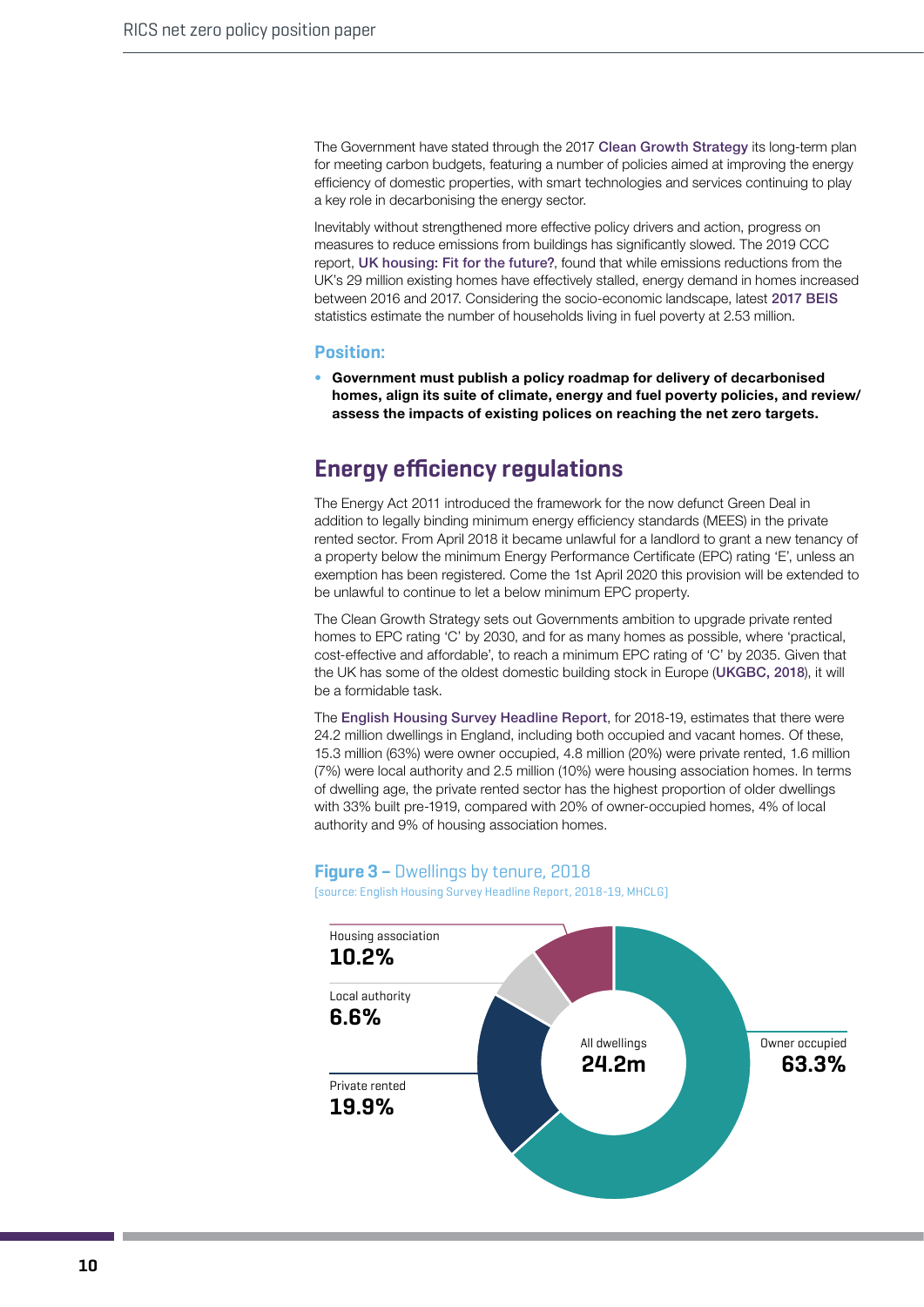

#### **Figure 4 –** Dwellings by age, 2018

(source: English Housing Survey Headline Report, 2018-19, MHCLG)

Domestic EPCs are produced using the Standard Assessment Procedure (SAP) which are based on standard assumptions about household occupancy. The English Housing Survey dwelling sample (total of 12,562 across all tenures) reflects that the average rating for both owner-occupied homes (52%) and private rented homes (48%) was 'D'.

Since 2008, nearly 21 million EPCs have been lodged in England and Wales with domestic properties accounting for 96%, the majority of which were for the sale or let of existing properties ([MHCLG, 2019](https://assets.publishing.service.gov.uk/government/uploads/system/uploads/attachment_data/file/843215/EPB_Cert_Statistics_Release_Q3_2019.pdf)). Live [data tables](https://www.gov.uk/government/statistical-data-sets/live-tables-on-energy-performance-of-buildings-certificates) show that of the domestic properties in England and Wales which had an EPC survey carried out in 2019 almost one fifth reported still remain at an EPC band E and below. The recent English Housing Survey – Headline Report found that while the energy efficiency in domestic dwellings in England has 'increased considerably' over the previous two decades (reported EPC rating of E and below has declined from 35% in 2008 to 18% in 2019, MHCLG), the rate has slowed in recent years.

The BEIS Committee report [Energy efficiency: building towards net zero,](https://publications.parliament.uk/pa/cm201719/cmselect/cmbeis/1730/1730.pdf) 2019, stated that the current rate of renovation in the UK needs to increase by around 7 times to meet the 2030 target; in England the rate needs to increase by a factor of 9 in comparison to Scotland's rate of 2.5. Additionally, the report citied available evidence that approximately £1 billion of public funding per year will be required in order for homes to reach an EPC rating of 'C' by 2035.

In 2018 the Scottish Government proposed an [energy efficiency roadmap](https://www.gov.scot/publications/energy-efficient-scotland-route-map/) which demonstrated at strategic level how various types of homes will be supported in reaching an EPC rating 'C' through a package of regulations, financial support and incentives. However no comparable policy and investment path has been presented for England and Wales.

Whilst there has been a reasonable amount of lead in time for owners to prepare for the current MEES regulatory policy, there have been no significant funding schemes or incentives available to assist bringing older, hard to treat or listed buildings up to the minimum required standard to rent. With over a fifth of England's residential stock over a century in age, there are over 5.1m pre-1919 dwellings in the UK ([VOA, 2019](https://www.gov.uk/government/statistics/council-tax-stock-of-properties-2019)). The exclusion of older traditional buildings from MEES can be ambiguous and available guidance remains open to interpretation, furthermore this applies only to those dwellings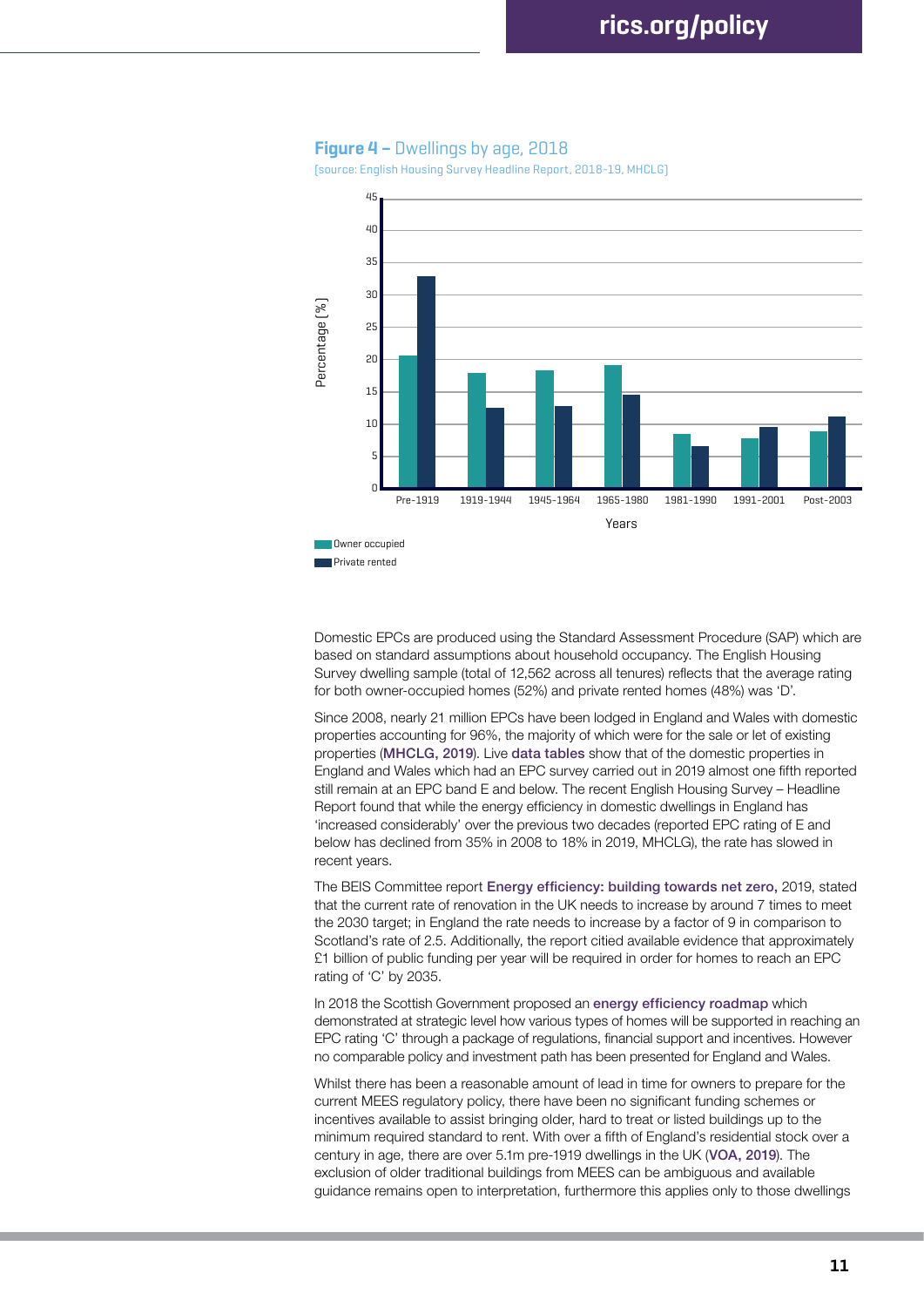that are listed or in a conservation area. Additionally, heritage buildings require specialist skills to ensure that retrofitting measures are not short sighted, and do not damage the unique built cultural heritage in the UK.

Historic England launched a report [There's No Place Like Old Homes – Re-Use And](https://historicengland.org.uk/content/heritage-counts/pub/2019/hc2019-re-use-recycle-to-reduce-carbon/)  [Recycle To Reduce Carbon,](https://historicengland.org.uk/content/heritage-counts/pub/2019/hc2019-re-use-recycle-to-reduce-carbon/) 2020, for which RICS contributed as a member of the Steer Group, which sets out its recommendation for the development of a Life Cycle Assessment methodology that can be applied to refurbishment projects for historic buildings. The Carrig research commissioned identified large data constraints that limit the predictive capacity of life cycle assessment models, and furthermore that current methods used for carbon accounting hide the vast majority of carbon costs for construction and retrofit. The report calls for *'a platform that brings together professional and industry bodies, policy makers, regulators and academics'* to research and develop new innovative approaches.

Additional factors that could be viewed as restrictive in incentivising large scale retrofit across the residential stock include the current cap of £3,500 (including VAT) on works required to upgrade a private rented property to the MEES. Where large portfolio landlords may be more resilient in absorbing higher upfront costs, 'accidental' landlords may face difficulties and reluctance. Given that it has been estimated that an average of £1,200 is required to upgrade a dwelling to an EPC grade E ([Which? 2019\)](https://www.which.co.uk/news/2019/04/new-epc-rules-mean-buy-to-let-landlords-could-face-costs-of-8500/), a higher cap may not affect a significantly large proportion of homes. However looking ahead to the ambitions for an EPC rating of C, if any uplift in cap is to be considered there are additional sector challenges across both small landlords and large Buy-to-Let landlords that should be taken into account. Investor-owners would have to consider the risks of holding housing stock that is not 'future-proofed' and potentially non-compliant.

For the owner occupier tenure, there will undoubtfully be challenges. While access to funding support for lower income households, such as the ECO scheme, is currently available going forward, a thorough review will be needed to align current financial incentives, for both the low-income and 'able to pay' households, to long term ambitions.

#### **Position:**

- **• Government must work closely with sector stakeholders and publish a defined road map, with quantitative targets, investment and implementation plans to achieve ambitions of a minimum EPC rating 'C' existing housing stock**
- **• Government should monitor and ensure that Local Authorities are adequately resourced to manage and enforce across their portfolio of building control, minimum energy efficiency standards and EPC's**
- **• Government must demonstrate support, incentives and financial packages for both low-income and vulnerable households, and the 'able to pay' market**
- **• Government should consider reviewing the impact of a minimum MEES at point of sale in the regulatory ambition and transition to bring all dwellings to a EPC rating of C by 2035**
- **• Government should provide support to bring heritage buildings up to MEES requirements through financial incentives, and support industry in addressing the skills gaps in retrofitting heritage buildings.**

## **Energy performance certificate**

Energy Performance Certificates are based on EU regulations as a requirement when selling or buying a home and have currently been ingrained into UK regulations and standards. In the face of Brexit, questions have been raised in the sector on their continuance as regulatory driver, but nothing definitive has been stated by Government. However, in light of the added regulatory weight to EPCs through the MEES, BEIS launched a [Call for Evidence](https://www.gov.uk/government/consultations/energy-performance-certificates-in-buildings-call-for-evidence) (2018) to gain understanding of how EPCs are currently performing and how they might be further improved, extended or streamlined.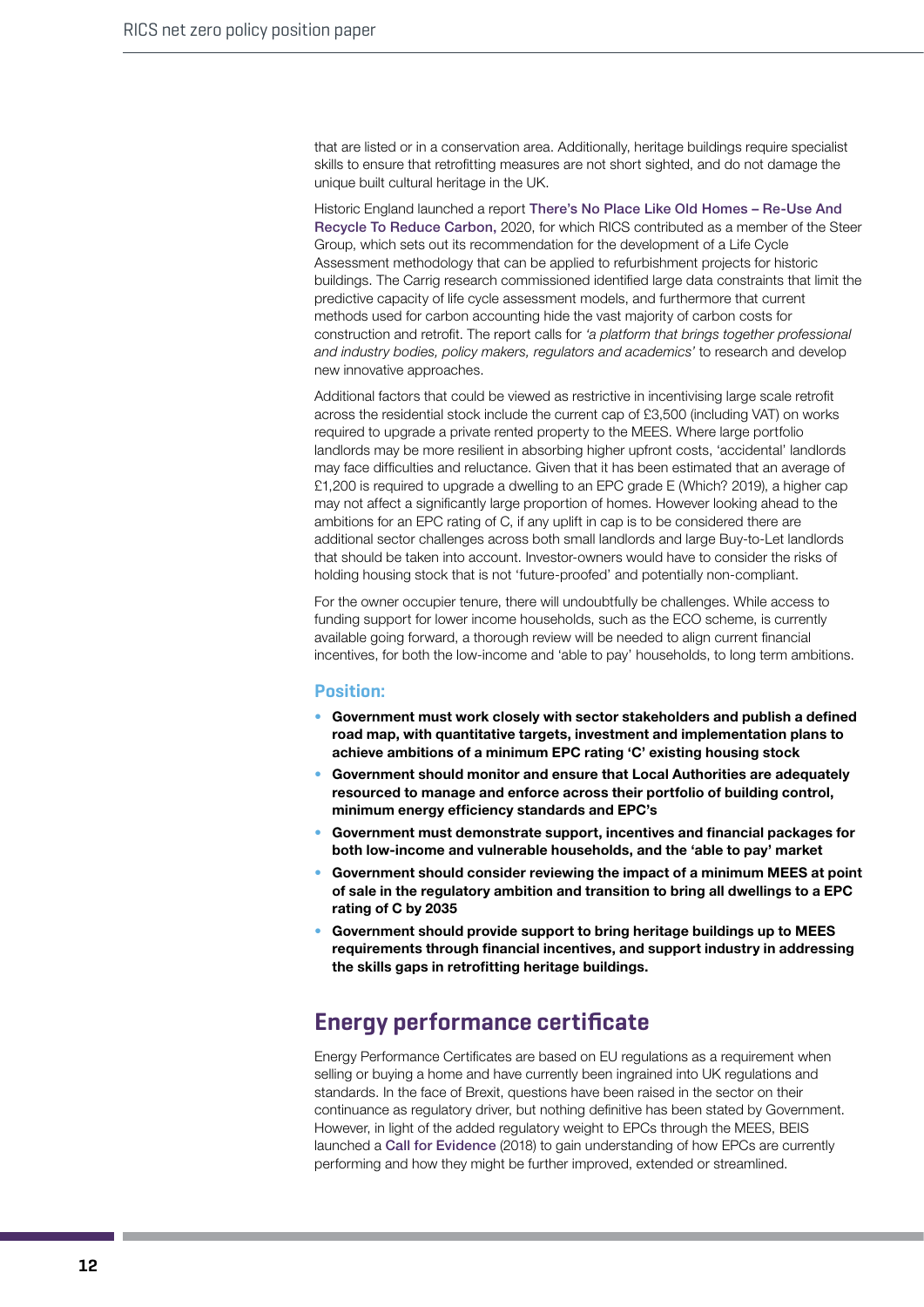The EPC rating is based on a Standard Assessment Procedure (SAP) which is the methodology used by the Government to assess the energy performance of dwellings. SAP assesses how much energy a dwelling will consume based on the performance potential of the building fabric (i.e. makes use of several 'typical values') and its services, and hence is limited in modelling actual building physics. Not all buildings are used in the same way by occupants and EPCs are generated on standard assumptions, and in such may not reflect the actual energy use. Known as the performance gap, predicted energy performance may not reflect the degree of efficiencies that were actually achieved.

In response to Governments *Future Homes Standard: changes to Part L and Part F of the Building Regulations* for new dwellings consultation ([MHCLG, 2020](https://www.gov.uk/government/consultations/the-future-homes-standard-changes-to-part-l-and-part-f-of-the-building-regulations-for-new-dwellings)), RICS advocated that the relation to the actual operational performance of the building should be considered given that only 'regulated' energy use is predicted and reported through EPC's. Energy performance standards for individual buildings are required given that CO2 performance metrics can be misleading, including through national improvements to energy sources. RICS further highlighted that retaining a metric for the buildings fabric energy performance is important in any proposed regulations, otherwise there is risk of creating a greater retrofit problem for the future.

Rather than what can be viewed as compliance systems, there has been a drive for systems to focus on designing for operational performance. An international example would be the Australian NABERS (National Australian Built Environment Rating System) scheme, which is now common place in the market. NABERS measures the actual operational performance of existing buildings and tenancies; through calculation of a tenancy rating that includes only the energy or resources that the tenant controls.

The Energy Performance of Buildings Directive give rise to the feasibility of introducing an approach to the concept of a renovation passport, which in basic terms is considered a *'instrument that can stimulate cost-effective renovation in the form of a "long-term, step-by-step deep renovation roadmap for a specific building based on quality criteria, following an energy audit, and outlining relevant measures and renovations that could improve the energy performance'* ([EPBD, Feasibility study 19A](https://www.epbd19a.eu)).

The renovation passport can be considered as part of a more comprehensive instrument, the building passport or property logbook, which can be described as digital platform to store and/or link to all the information related to a specific property. The Belgian region of Flanders has implemented the Woningpas scheme to equip every Flemish property with a building passport. RICS, as a founding member of the UN Global Alliance for Buildings & Construction (GABC) are currently part of work ongoing into the development of global guidelines for building passports. Information such as EPCs, Display Energy Certificate (DEC), and specific data (e.g. predicted energy consumption) have the potential to be more readily extracted by the passport. Smart meters and Building Management Systems can provide an opportunity for accurate and high-quality data to also be linked to the passport. Besides energy and sustainability-related data, a complete building passport scheme enables the gathering of all types of information about a property, and thus has the potential to facilitate and speed up valuation, due diligence and transactions processes.

The roll out of the UK Smart Meter Scheme and the focus of Government's Clean Growth Strategy on use of smart technologies, has inevitably led to considerations of the opportunity within the UK market to use smart meter data to improve accuracy of operational data measurements, energy efficiency assessments, and the impact of individual retrofitting measures tailored to homes.

Through the Government commissioned independent review '[Each Home Counts](https://www.gov.uk/government/publications/each-home-counts-review-of-consumer-advice-protection-standards-and-enforcement-for-energy-efficiency-and-renewable-energy)', the resulting 2016 report considered issues relating to consumer advice, protection, standards and enforcement in relation to home energy efficiency and renewable energy measures in the UK. A recommendation of the report was to establish a data warehouse which holds relevant property-level data collated from existing sources, such as EPC information, where this data is freely available.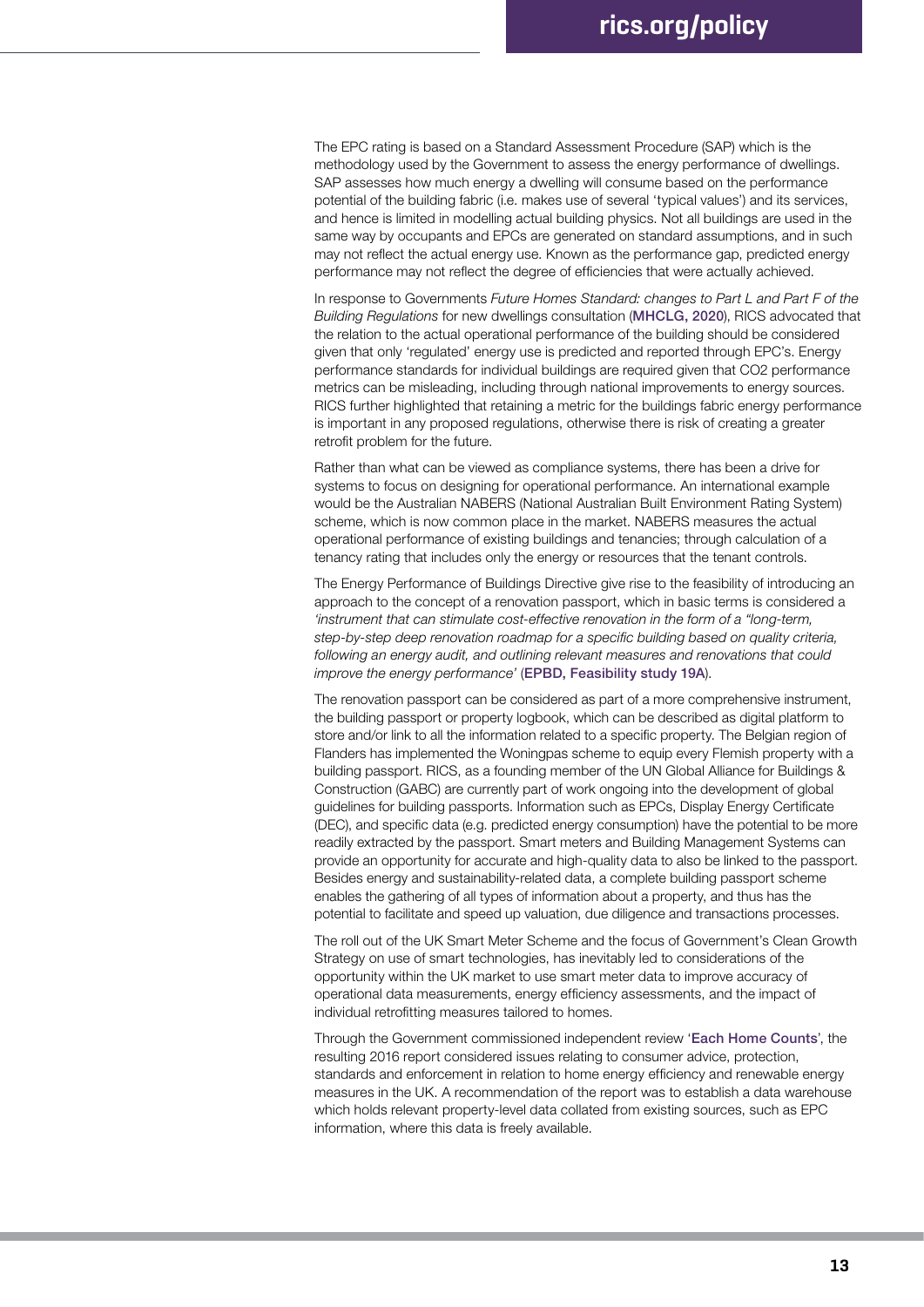Whilst the PropTech sector is growing rapidly and providing a richer data set that is more analytical, it is currently unregulated. In cases where laws have come into force, such as General Data Protection Regulation (GDPR), the industry is still learning how to adapt. In response, RICS are developing a suite of data standards across the real estate lifecycle that will focus on both the technical aspects of data and ethics and compliance; encompassing property measurement, valuation, condition reports, construction and operational costs as well as the governance, and sharing of the data itself.

Research suggests however that property professionals lack confidence in their ability to fully exploit the latest digital innovations. In 2018 a questionnaire about the impact of PropTech on surveying carried out by RICS, Teesside University, tech company GoReport and surveying firm Trident found that 95% of respondents believed it represented an opportunity for surveyors, and 88% thought it would have a positive impact on the profession. However, 57% thought they did not fully understand PropTech and only 40% felt they had the skills to fully embrace it.

#### **Figure 5 –** Impact of PropTech on Surveying Questionnaire Results, 2018 (source: RICS, Teesside University, GoReport and Trident)



- **• Government should take forward the 'Every Home Counts' recommendation to create a data warehouse, and continue its steps in making EPC data more widely available; while ensuring safeguards are in place to protect consumer privacy**
- **• Government should adopt a more holistic approach to assessing the performance of a building, by continuing its review of EPC's, considering benefits of operational performance systems such as the Australian NABERS, and monitoring the evolvement and outputs of the EU Building Passport framework**
- **• RICS recommend that Government work in partnership with industry to explore the use of PropTech and data standards to address areas around data governance and privacy protection**
- **• Government should further review the limitations of the SAP methodology, and consider the use of smart meter data to improve accuracy and reliability of EPCs, which would allow for more evidenced based building energy efficiency polices/targets**
- **• To fully exploit the value of property-based data in helping achieve Government ambitions, RICS recommend that Government support industry in the growth and regulation of the PropTech sector, investing in a robust professional skills pipeline and adopting data standards.**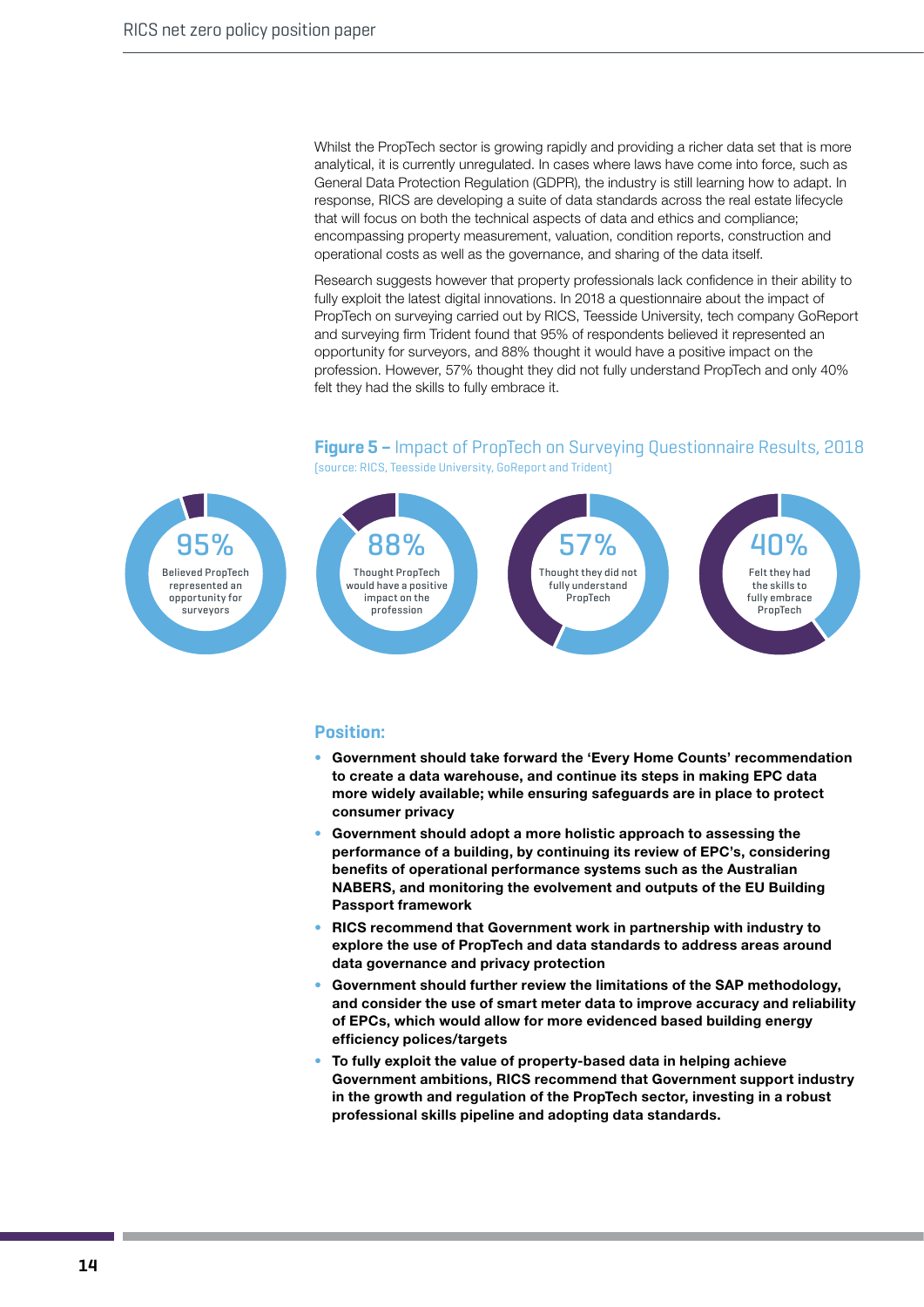## **Embodied carbon**

To fully decarbonise built assets and achieve net zero, both the operational carbon and embodied carbon over the whole life of the asset must be addressed. Embodied carbon is associated with all stages of a building from material manufacture, transport, construction methodology, maintenance and refurbishment, to demolition and disposal. The UK Green Building Council stated that *'reducing embodied carbon is important for many reasons; not only for reducing resources and associated costs but also alleviating longer term risks around resource availability'* ([UKGBC, 2015](https://www.ukgbc.org/sites/default/files/Tackling%20embodied%20carbon%20in%20buildings.pdf)).

The built environment sector through regulatory levers, namely building regulations, and planning requirements, has primarily focused on reducing operational emissions, with the embodied aspect of carbon emissions not being fully considered. Unlike operational carbon, reduction in embodied carbon is not subject to ongoing building user behavior, and in such can be more accurate and identifiable than predicted operational carbon reductions. Embodied carbon savings in new builds can be achieved at the front end of the design process, allowing for an immediate potential of carbon savings with more certainty than operational emissions. In existing buildings, re-use rather than rebuild provides for significant embodied carbon savings.

A whole life carbon approach identifies the overall best combined opportunities for reducing lifetime carbon and helps to avoid any unintended consequences of focusing on operational emissions alone. For example, the embodied carbon burden of installing triple glazing rather than double can be greater than the operational benefit resulting from the additional pane.

To facilitate this RICS developed the '[Whole Life Carbon Assessment for the Built](https://www.rics.org/uk/upholding-professional-standards/sector-standards/building-surveying/whole-life-carbon-assessment-for-the-built-environment/)  [Environment](https://www.rics.org/uk/upholding-professional-standards/sector-standards/building-surveying/whole-life-carbon-assessment-for-the-built-environment/), 1st edition (2017), this professional statement mandates a whole life approach to reducing carbon emissions and promotes the reliability of whole life carbon assessments by acting as a solid reference for industry. The professional statement can be applied to all types of built assets and is suitable for the assessment of both new and existing assets, as well as refurbishment, retrofit and fit-out projects. From the perspective of embodied carbon impacts, retrofitting and upgrading existing buildings can reduce the amount of new materials that have to be extracted, manufactured, transported and installed.

In 2019 RICS launched the whole life [Building Carbon Database](https://wlcarbon.rics.org/About.aspx), an evolution of the Wrap Embodied Carbon Database which was commissioned by WRAP and the UK Green Building Council to capture embodied carbon data for whole buildings. The Carbon Database reinforces the RICS professional statement and allows users to identify where associated carbon emission reductions can be made, based on building type and during all stages of a building's life cycle. The database is user-led, and the validity and durability of the database relies on users to input data into the databank, which in turn allows users to estimate/benchmark whole life carbon emissions.

## **Industry standards**

Within the built environment industry standards are drivers in securing investment and building confidence. Many world bodies, governments and clients acknowledge that the financial management of construction requires improvement. International Construction Measurement Standards ([ICMS](https://www.rics.org/globalassets/rics-website/media/upholding-professional-standards/sector-standards/construction/icms-standard-rics.pdf)) is a single, globally agreed construction cost classification framework that enables standardised cost reporting, benchmarking and comparison. Originally launched in July 2018, the standard aims to save public and private money, reducing investment risk and enabling built assets to be built more quickly. ICMS can be used by all construction-related and real-estate specialisms to analyse and compare historic, present and future costs of both new and retrofit or refurbishment projects.

The [second edition](https://www.rics.org/globalassets/rics-website/media/upholding-professional-standards/sector-standards/construction/international-construction-measurement-standards-2nd-edition-rics.pdf) (ICMS2), launched by the International Construction Measurement Standards Coalition, provides investors with more data to analyse their investments across the project's full life-cycle, helping manage the environmental impact, and reduce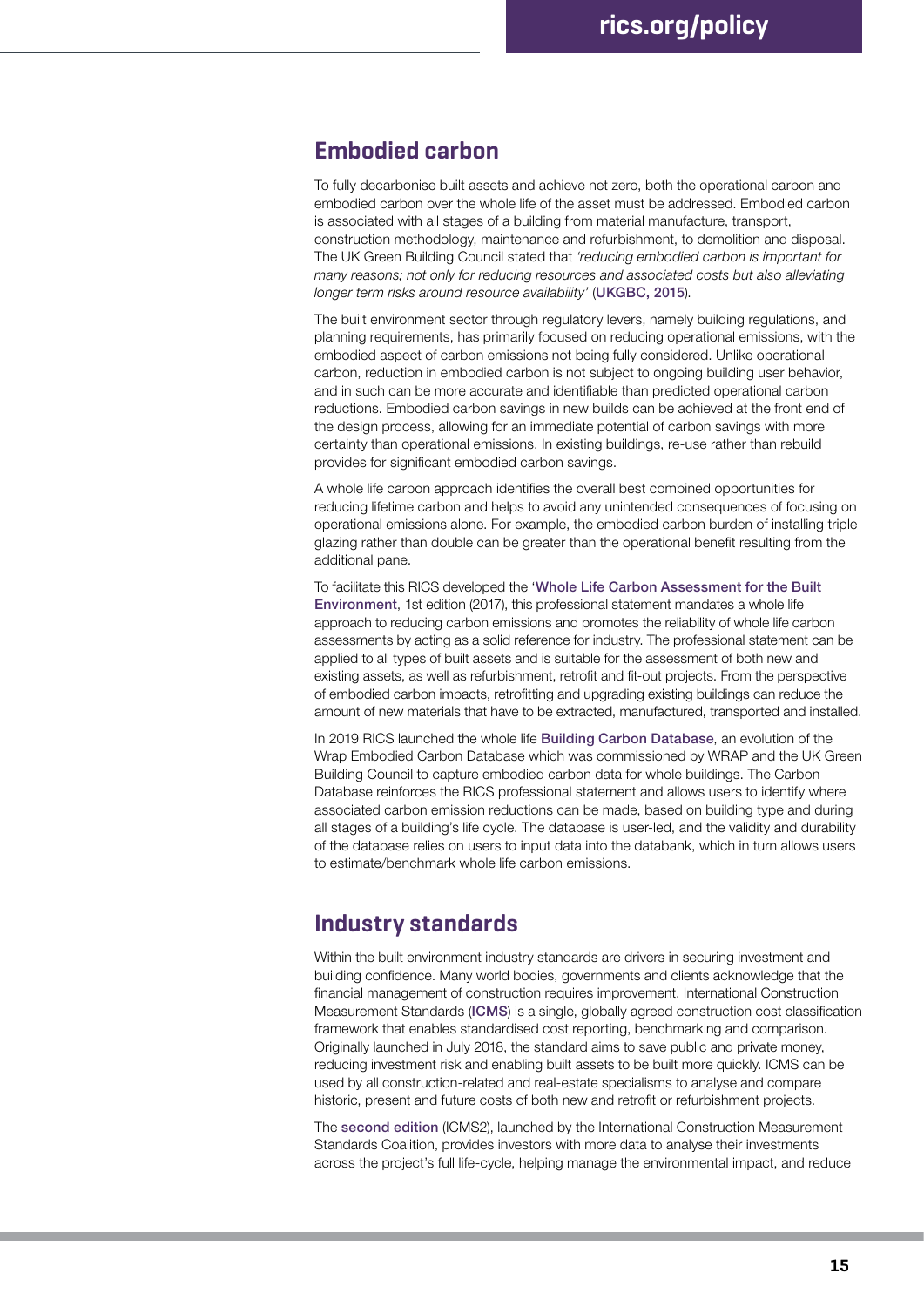carbon emissions both operational and embodied, of the built asset by aiding design decision making during the project. RICS are currently developing a Global Professional Statement in Cost Prediction to augment and implement ICMS.

ICMS will be further extended to include carbon metrics and work on this has now commenced. Interested stakeholders should contact the ICMS coalition at: [www.icms-coalition.org](http://www.icms-coalition.org)

## **Industry specifications**

The Government sponsored British Standards Institution (BSI) initiatives PAS 2030 and PAS 2035 (2019) aim to specify the requirement for a holistic approach to the retrofitting of dwellings and minimize the 'performance gap'.

The PAS 2030 and 2035 processes cover a wide range of retrofitting specifications including the assessment of dwellings for retrofit, requirements for providing advice to occupants appropriate to their homes, and the efficient use and maintenance of their retrofitted dwelling. The [PAS 2035:2019](https://pas2030.bsigroup.com/auth/SWR5MJB9WVYU/pas20352019/AuthHome/Contents) *Retrofitting dwellings for improved energy efficiency – Specification and guidance*, states that the process is compatible with current EU schemes including Building Renovation Passports.

Whilst the development of such initiatives are beneficial in driving up retrofitting standards, particularly when they become mandatory under the ECO scheme in 2021, it is essential that there is an adequate skills base across the supply chain to ensure that these initiatives are effective. PAS 2035 makes reference to the adoption of principles set out in a specific RICS guidance note, and 'expects' retrofit designers to be of a listed professional body including RICS, which while demonstrating that for example Chartered Building Surveyors are trained with the professional skills to assess, manage and design retrofit projects, highlights the importance of addressing the skills gap and ensuring a robust professional pipeline.

Initiatives like PAS must further be underpinned by standards in a whole life cycle framework to address and support the net zero transition, including the RICS Whole Life Carbon Assessment and ICMS2 to ensure consistency in measurement approach and performance reporting.

- **• Government should support industry in addressing the skills gap by mandating that all construction and built environment related Apprenticeships and T-levels assess the apprentices understanding of sustainability and mitigation of environmental impact**
- **• RICS recommend that all construction and built environment related Apprenticeships and T-levels embrace the knowledge of professional bodies and where possible lead directly to professional body membership**
- **• Government must engage with industry to improve public awareness of standards and professional competency-based advice and training in regard to energy efficiency retrofits and wider home improvement works, especially for heritage buildings which are more complex and present a skills gap in the market**
- **• Government should adopt ICMS (2nd edition) as a global benchmarking tool to monitor performance and deliver a net zero carbon built environment by 2050**
- **• Government should consider the need to address the embodied carbon attributable to built assets and undertake a review to introduce a regulatory measure, through a route such as Building Regulations and in line with RICS Whole Life Carbon Assessment for the Built Environment**
- **• RICS recommends that Government promote and utilise the RICS Building Carbon Database as a tool in estimating and benchmarking whole life carbon emissions across the public project portfolio.**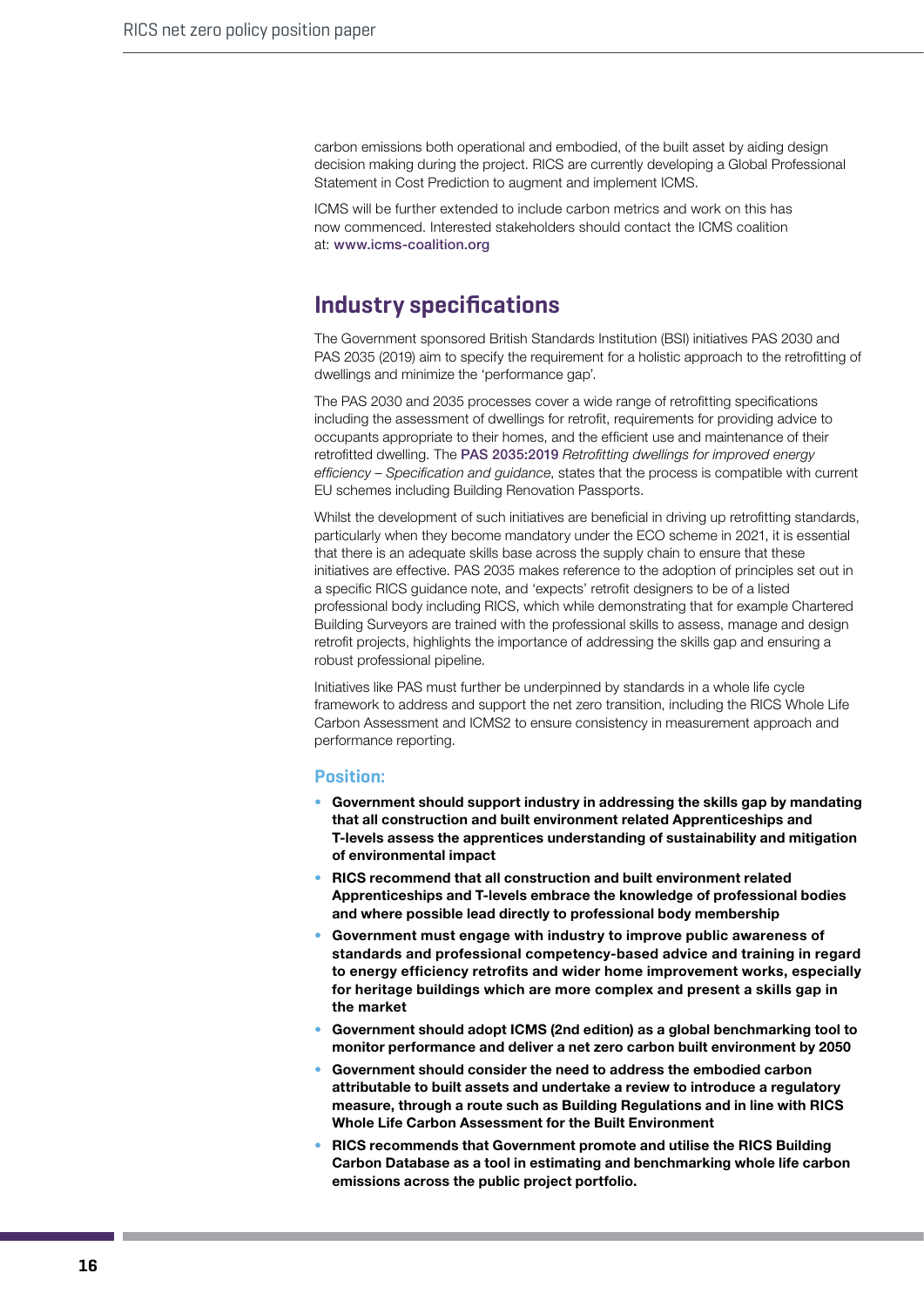## **Drivers to retrofitting homes**

Retrofitting homes is fundamental to achieving Government's climate and fuel poverty polices. While it is accepted that it is cost-effective in various ways, from occupier savings to optimising infrastructure investment, it can also bring significant social value through enhancing well being and creating skilled jobs. RICS are currently developing an International Building Operations Standard (IBOS) which will build upon a suite of RICS standards to deliver a consistent approach to the management of built assets and to enable benchmarking not only for improved performance and efficiency, but for wellbeing and value delivery.

The energy efficiency and decarbonisation of homes can be improved in various ways, which can be incremental or a whole house retrofit. Measures range from enhancing the building fabric, upgrading to a more efficient heating system, and installing smart energy controls; which inherently can affect an occupier's energy use behaviour.

A 2019 report published by the Energy Efficiency Infrastructure Group (EEIG) '[The Net Zero](https://www.theeeig.co.uk/news/the-net-zero-litmus-test/)  [Litmus Test](https://www.theeeig.co.uk/news/the-net-zero-litmus-test/)', stated that the number of home insulation measures has been reduced by 95% per/yr in the period from 2012-2017, with only 170,000 UK homes being significantly upgraded in energy efficiency in 2017/18. While it is accepted that large-scale retrofitting of the existing housing stock is required, it is clearly not happening fast enough. To further put the challenge of home retrofit in perspective, The Institution of Engineering and Technology (IET) 2018 report, [Scaling Up Retrofit 2050](https://www.theiet.org/impact-society/factfiles/built-environment-factfiles/retrofit-2050/), advises that nearly every home in the UK needs to be upgraded with energy efficiency measures at a rate of more than 1.5 homes every minute to 2050; assuming a whole house retrofit and not incremental improvements.

[The English Housing Survey 2017-18 Energy Report](https://www.gov.uk/government/statistics/english-housing-survey-2017-to-2018-energy), stated that among households that had moved since 2008 only a quarter reported that the EPC had influenced their decision to buy or rent a dwelling. Interestedly households who found meeting heating costs 'easy' were more influenced by the EPC rating than households who found meeting costs 'difficult'. While this may reflect a general apathy towards ECPs as a deciding factor in a home move, tighter regulatory drivers have come into force for the private rented sector and energy efficiency has moved up in public awareness over the decade. This is reflected in RICS' December 2019 Residential Market Survey in which almost two thirds of the survey's respondents believe the willingness to pay for energy efficient homes will rise in the next three years.

The RICS insights paper, [Minimum Energy Efficiency Standards \(MEES\) Impact on UK](https://www.rics.org/uk/news-insight/research/insights/minimum-energy-efficiency-standards-mees-impact-on-uk-property-management-and-valuation/)  [property management and valuation](https://www.rics.org/uk/news-insight/research/insights/minimum-energy-efficiency-standards-mees-impact-on-uk-property-management-and-valuation/), March 2018, aimed to inform property owners, managers and valuers of the potential implications of MEES. The research suggests that even if there is no clear evidence of market value change, valuers due diligence should extend to accounting for any risks posed by MEES. RICS' most recent version of the [Red](https://www.rics.org/uk/upholding-professional-standards/sector-standards/valuation/red-book/red-book-global/)  [Book, Global Standards](https://www.rics.org/uk/upholding-professional-standards/sector-standards/valuation/red-book/red-book-global/) effective from January 2020, now include a mandatory requirement on valuation professionals undertaking work in accordance with RICS Global Standards to consider sustainability issues when reporting valuation, supplementing previous requirements around inspection and investigation. While valuers should reflect markets, not lead them, they should be aware of sustainability features and the implications these could have on property values in the short, medium and longer term. An example of recommendations to valuers include -

- **•** assess the extent to which the subject property meets sustainability criteria and arrive at an informed view on the likelihood of these impacting on value
- **•** provide a statement of the valuer's opinion on the potential impact of these benefits and/or risks to relative property values over time

In regard to EPC's, the Red Book requires specifically that the energy-efficiency rating provided is to be considered, if available. Furthermore, the [RICS Home Survey Standard](https://www.rics.org/uk/upholding-professional-standards/sector-standards/building-surveying/home-surveys/home-survey-standards/)  [1st edition](https://www.rics.org/uk/upholding-professional-standards/sector-standards/building-surveying/home-surveys/home-survey-standards/), launched in November 2019, includes recommendations for providing specific commentary on energy efficiency.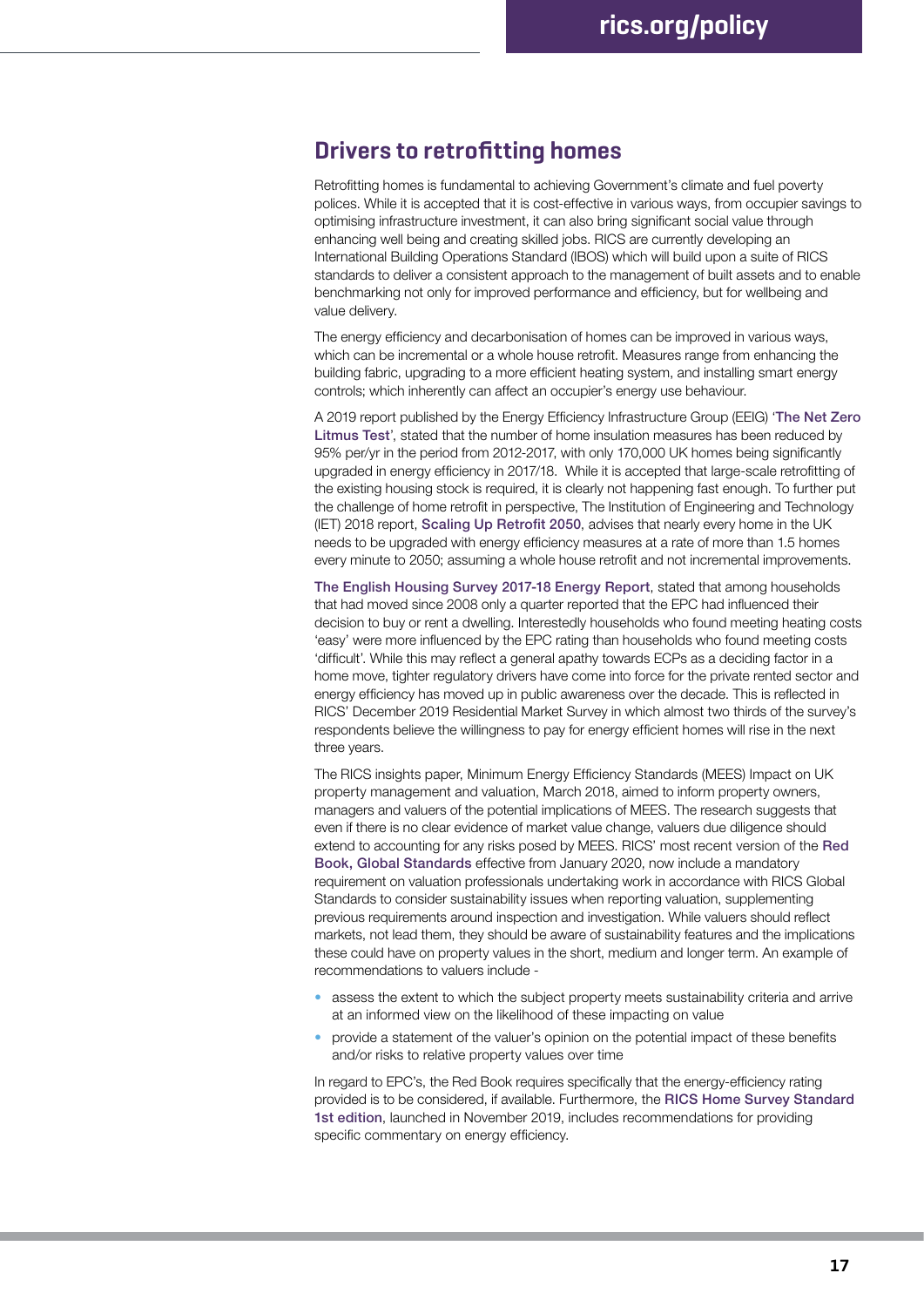The European Commission's published study in 2013 "[Energy performance certificates in](https://ec.europa.eu/energy/studies/energy-performance-certificates-buildings-and-their-impact-transaction-prices-and-rents_en?redir=1)  [buildings and their impact on transaction prices and rents in selected EU countries](https://ec.europa.eu/energy/studies/energy-performance-certificates-buildings-and-their-impact-transaction-prices-and-rents_en?redir=1)", in which the UK was included, analysed property transactions and listings from residential property markets for both sales and lettings, and reported that the data 'overwhelmingly points to energy efficiency being rewarded by the market'. Further research published in 2019 by RICS, [Energy efficiency and residential values: a changing European landscape](https://www.rics.org/globalassets/rics-website/media/knowledge/research/insights/energy-efficiency-and-residential-values.pdf), concludes that 'evidence points towards energy efficiency beginning to impact on value', though this observation was small in comparison with traditional value drivers. The study indicated that policies and regulations introduced, aimed both at enhancing building renovations and overall occupier behaviours, will overtime change the supply/demand relationships between old and new stock, leading to value differentiation between efficient and non-efficient buildings.

The research did therefore consider that energy efficiency is likely to be of '*increasing importance in owner-occupier and investor-owner decisions including those relating to lending and mortgages*', and in such this will be reflected '*more clearly in reported property values*'. While the research supports regulation as a key driver to retrofitting, it considers in a regulatory landscape that the value of less efficient stock will increasingly lag behind, giving potential rise to both '*green premiums and brown discounts*'. The research reported a general consensus that '*better and more transparent data would help market transformation*', therefore a need remains for further robust data and evidence-based research into the impact of energy efficiency measures on the value of homes within the UK market.

A proportion of residential property owners, and in particular owner occupiers who currently do not have a regulatory drive under MEES to invest in a retrofit, will not qualify for support under ECO scheme which is aimed at fuel poor households. In 2017 BEIS launched a consultation '[Building a market for energy efficiency](https://www.gov.uk/government/consultations/building-a-market-for-energy-efficiency-call-for-evidence)', which focused primarily on driving energy efficiency investment through the 'able to pay' sector and provided proposals on a range of various measures and mechanisms to incentivise uptake. UK Government policy continues to be geared toward home ownership, as is evidenced by schemes such as Help to Buy. These schemes support the buying of property but, as we have already strongly advocated, more needs to be done to utilise and enhance existing stock. There still remains no similar driver such as '*Help to Improve*' to enhance the energy efficiency of existing properties.

Whilst the Government consultation proposed approaches, which included direct subsidies, zero/ low interest loans, home equity loans, that each have merit, there remains a need for research into the potential demand and impact across different tenures and households. In such a package of targeted policies and financial mechanisms could be tailored to achieve maximum uptake and piloted accordingly to test effectiveness of outcomes.

- **• Government should promote industry adoption of the RICS Red Book and other relevant RICS standards such as the Home Survey Standard, each of which ensures that sustainability issues, including energy efficiency ratings, are considered by qualified professionals when reporting valuation and in building surveys**
- **• RICS recommends the UK Government provide a funding mechanism to encourage owner investment in existing property; for example, Help to Improve and Home Improvement ISA's.**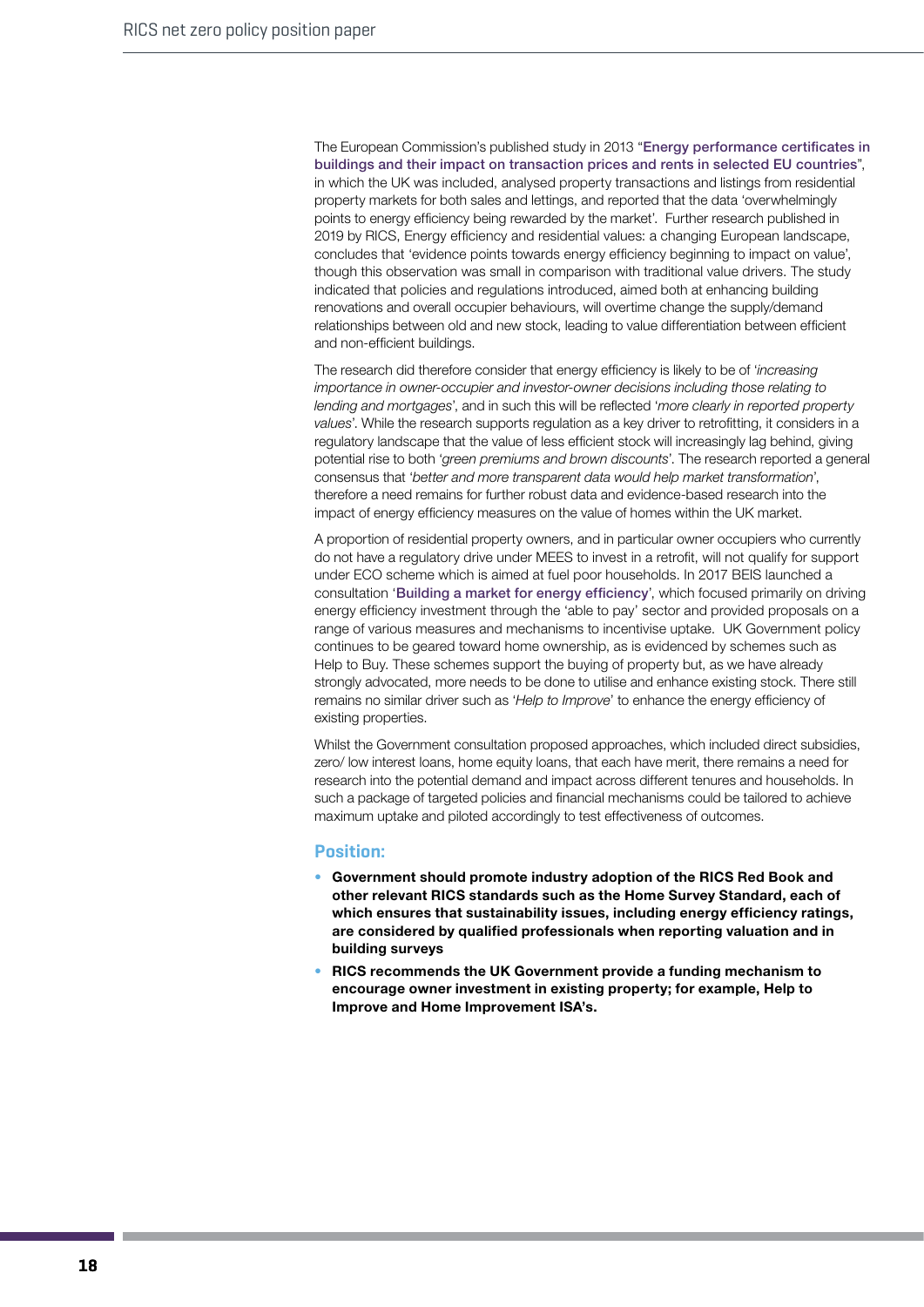## **Taxation levers**

Research published by RICS [\(2019](https://www.rics.org/globalassets/rics-website/media/knowledge/research/insights/energy-efficiency-and-residential-values.pdf)) which provided an overview of the impact of energy efficiency on the value of residential property in Europe, points out that regulation will be a key driver to support energy efficient upgrades. However the success of any mandatory measures which require investment in retrofitting improvements, will depend (in part) on being accompanied by an effective enforcement regime. The research alludes that under regulatory levers, the impact on value is more likely to be at risk for failure to comply than a reward for compliance.

The RICS January 2020 Residential Market Survey reflected that without strong marketdriven incentives, regulation is considered by survey respondents to be the policy lever with the greatest potential to improve energy efficiency outcomes. Alternatively, respondents indicated that a tax policy could achieve a similar effect through a mix of stamp duty and a reduction of VAT on home improvements but in either case, government intervention is required to drive energy efficiency improvements.

# **Variable stamp duty**

The proposal to use a variable Stamp Duty based on the energy efficiency of a house at point of sale, whether based on EPC or directly on SAP, is by no means a novel idea. This fiscal approach has been particularly championed by the Green Task Force, of which RICS was a member, as a recommendation of their 2018 [Accelerating Green](https://www.gov.uk/government/publications/accelerating-green-finance-green-finance-taskforce-report)  [Finance report](https://www.gov.uk/government/publications/accelerating-green-finance-green-finance-taskforce-report). The [Affordable Warmth, Clean Growth](https://www.frontier-economics.com/uk/en/news-and-articles/articles/article-i4324-affordable-warmth-clean-growth/) report published by Frontier Economics in 2017, found that if implemented across the UK, a variable Stamp Duty scheme could incentivise around 16 million homes to make energy efficiency improvements by 2035. To date however the Government have shown little appetite even when the measure has been presented as revenue neutral.

In terms of 'trigger points' to undertake any upgrades to a dwelling, selling a home tends to focus homeowners on 'saleability'. The case for investment must be robust as ultimately the beneficiary is the buyer. In particular homeowners wishing to sell in housing hot spots - or where demand outstrips supply - may not require the additional 'saleability' factor. Energy efficiency may then tend to get pushed down the buyers agenda and so the seller may lack incentive. Considering then where supply is good and demand is low, some inefficient properties could become a stranded asset risk which would be a 'loss aversion' lever to incentivise a seller to retrofit. These issues could in part be addressed if clear evidence showed that the market reflected energy efficiency as a value increase, which would be a driver for sellers to invest in retrofitting measures. This would require a robust and well-informed case on what retrofitting measures undertaken would achieve the required energy efficiency value increase, particularly with consideration to the impacts on historic or 'hard to treat' homes.

Additionally, as stated previously in this paper, while there is merit in these fiscal measures, they would have to be considered alongside other incentives and financial mechanisms targeted at different housing tenures and households; considering distributional impacts.

- **• RICS would recommend that Government undertake a general review of SDLT, as has been urged by RICS previously, and use the opportunity to consider the impacts of linking energy efficiency to a variable tax**
- **• Any review should include supporting research into the opportunities and costs to encourage retrofitting, distributional impacts on household profiles and tenure, and considerations of the impact on historic homes.**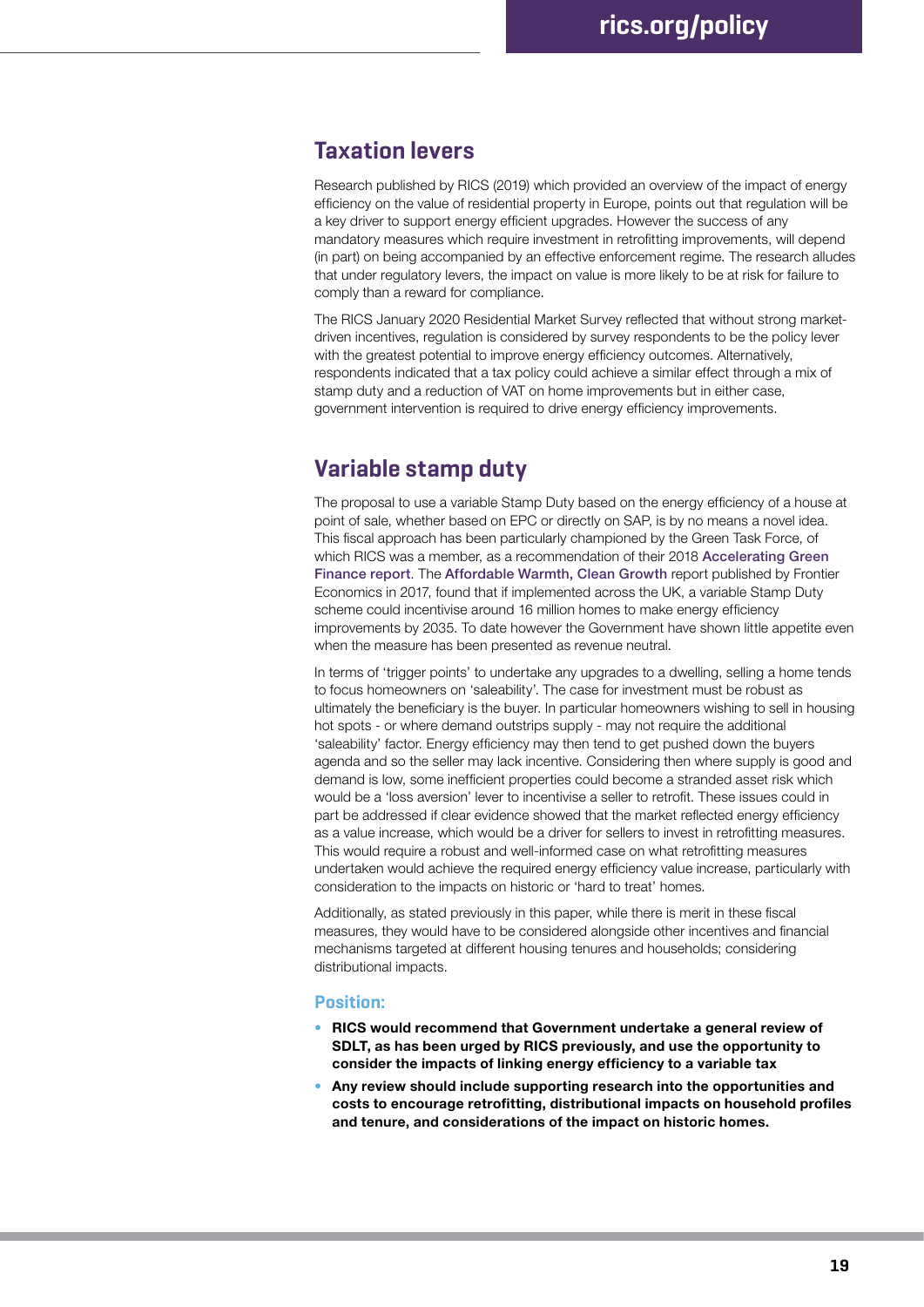# **Reduction on VAT for home improvement**

Home improvement and repairs have not typically been a policy focus in driving energy efficiency, with resulting Government schemes instead tending to focus on sole measures. Yet in a 2013 study from The UK Energy Research Centre (UKERC) Understanding [Homeowners' Renovation Decisions](https://ukerc.rl.ac.uk/UCAT/PUBLICATIONS/Understanding_Homeowners_Renovation_Decisions_Findings_of_the_VERD_Project.pdf), amongst homeowners considering renovation of some kind, 35% were considering a mixed project of amenity measures and energy efficiency, compared to just 11% who were considering energy efficiency-only projects. Homeowners typically see value in installations such as double glazing as it provides better comfort, or enhancements in aesthetics as they are pleasing. This suggests that motivations to enhance energy efficiency may be better realised through a financial mechanism focused on the wider home improvement and repair market.

VAT on home improvement and repair to existing buildings is levied in general at 20%, when compared to zero VAT on new builds, giving rise to a view of the tax hampering consumers' interest to invest in their property. While the current regime for home renovation and repair does include a number of measures that attract a lower rate of VAT and aim to enhance energy efficiency, they are limited by siloed specificity and the process of exemption viewed as complex and inconsistent. By considering a uniform reduction to 5% across the regime, the Government could provide a much needed boost in the adoption of retrofitting measures being taken in tandem with home improvement upgrades.

This has been a policy of RICS for a number of years and is shared by many other sector stakeholders which led to the formation of the cross-industry '*Cut the Vat coalition*' of over 60 charities, trade associations, business groups and financial institutions. [Independent research](https://www.fmb.org.uk/media/10357/vatresearchfinal.pdf) commissioned in 2015 (Experian) estimated of the effects of a reduction in the rate of VAT on housing renovation and repair work over the period 2015 to 2020. The report concluded that VAT reduction on housing renovation and repair could provide an economic stimulus of more than £15 billion and could help up to 92,000 homes benefit from retrofitting.

A uniform reduction in VAT could generate other benefits including: support for the SME sector, reduced tax avoidance through a reduction in cash in hand transactions, less risk of homeowners using "cowboy builders", increasing the supply of homes, and supporting higher-quality homes.

As carbon emissions are attributable not only to the operational use of built assets, but also through their construction, retrofitting provides an opportunity to achieve significant embodied carbon savings through re-use rather than re-build, further allowing for considerations to be taken of embodied carbon savings when choosing retrofitting options.

Demolishing housing, clearing the site, disposing of materials, and preparing for a new build involves high embodied energy processes. Refurbishing therefore offers the most potential in making the existing building stock holistically energy efficient.

Demolition work is currently zero-rated for VAT if undertaken to facilitate the construction of a new dwelling, while home improvement and repair remains at 20%. In 2012/13, there were 12,000 demolitions in England alone. In considering the cost to demolish a small detached dwelling (80-120m<sup>2</sup>) lies in the region of £6,000-£8,000, the UK Government potentially missed out on a minimum of £14.4m through potential VAT receipts over this period which could be channeled into facilitating the reduction of the home improvement VAT rate. Mitigating factors however, such as the existing dwellings being considered beyond economic repair or improvement based on professional competency and advice, would have to be considered in any review.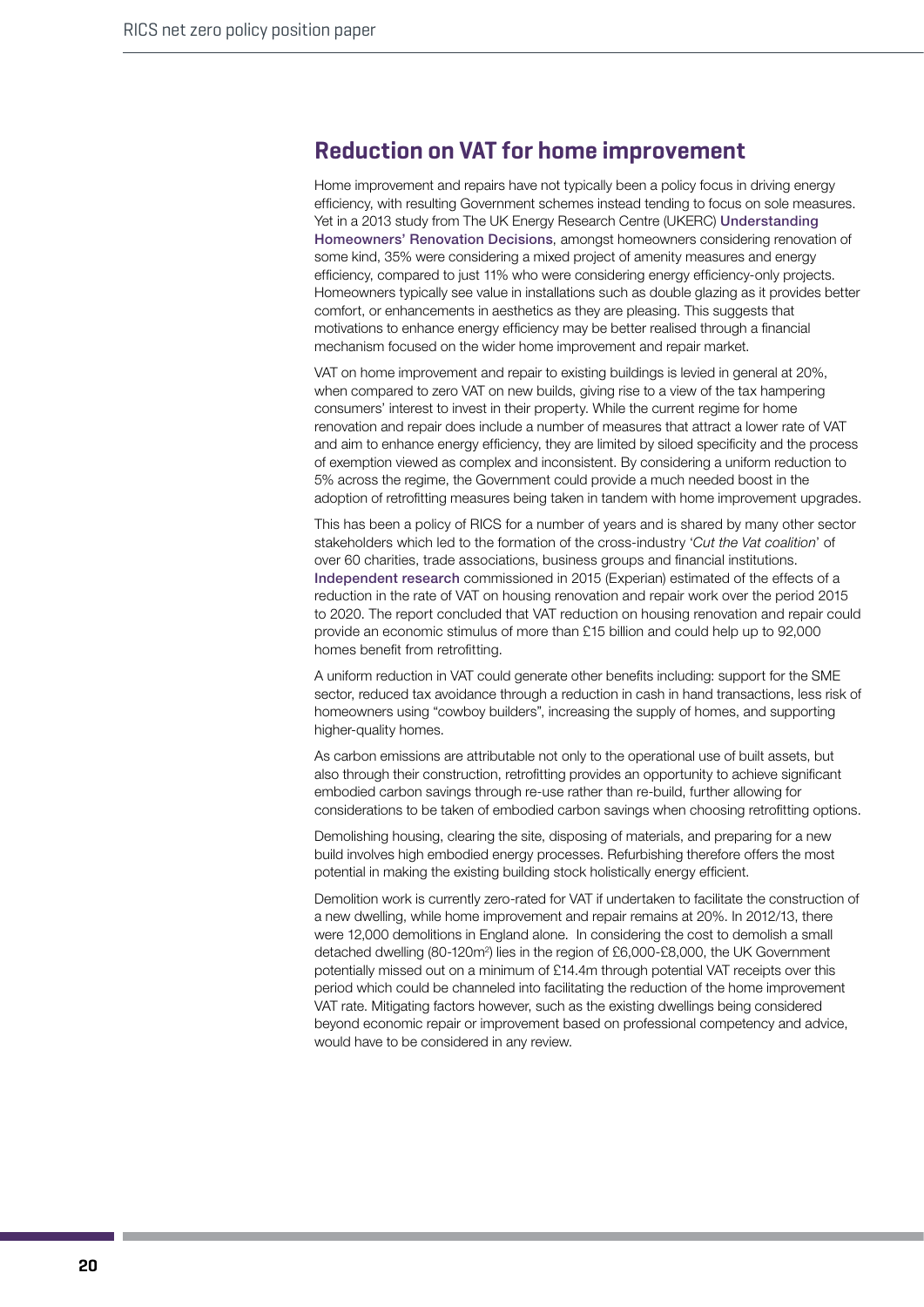#### **Position:**

- **• RICS recommends a uniform VAT rate of 5% for home improvement and repair to enhance energy efficiency, and that are carried out by an accredited installer or contractor with a recognised quality mark. In addition to addressing consumer inertia, and instilling confidence in any lender, this would provide a welcome boost for the construction sector, particularly SMEs**
- **• Government should review the impact of applying VAT to demolition works to encourage owners to upgrade where considered effective, and consider any positive impact that may encourage local authorities to seek alternate uses for older, derelict or abandoned stock**
- **• RICS recommends that any home renovation fiscal mechanisms are provided alongside a package of appropriate funding and financing options aimed at every household.**

## **Green finance**

A key policy set out within the Governments Clean Growth Strategy is to 'Develop world leading Green Finance capabilities', a proposal of which is to '*work with mortgage lenders*  to develop green mortgage products that take account of the lower lending risk and *enhanced repayment associated with more energy efficient properties*'. An outcome being mortgage lenders considering the energy efficiency of a dwelling in affordability assessments for prospective homeowners, ultimately making energy efficient properties more attractive in the market. For lenders this incentive would be on the premise that as energy efficient homes are more cost effective, owners should be more able to cover mortgage repayments. In response, several industry-based projects have aimed to assess this validity of this link.

Through the LENDERS Project (Levering Economics for New Drivers to Energy Reduction & Sustainability), a consortium of eight cross-sector partners, the interaction between energy costs, mortgage affordability and borrowing was appraised. The project created a tool that allows for estimation of a homeowner's energy costs using the dwellings EPC and based on occupancy. Results in 2017 suggested that prospective homeowners could be able to access additional borrowing on more efficient properties. The project concluded that the benefit of this knowledge being made available at the right point in the mortgage process 'might have a behavioural impact and influence homebuyers' perception of value' [\(RICS, 2019\)](https://www.rics.org/globalassets/rics-website/media/knowledge/research/insights/energy-efficiency-and-residential-values.pdf).

RICS is a partner of the Energy efficient Mortgages Action Plan (EeMAP) consortium and market-led initiative which aims to develop a [standardised energy efficient mortgage](https://www.rics.org/uk/news-insight/research/insights/minimum-energy-efficiency-standards-mees-impact-on-uk-property-management-and-valuation/) for the EU according to which 'building owners are incentivised to improve the energy efficiency of their buildings or acquire an already energy efficient property by way of preferential financing conditions linked to the mortgage'. The basis being that appropriate refurbishment work, which includes energy efficiency measures, should decrease default risk (RICS, 2019). As a partner RICS has developed an [EEMI Valuation Checklist](https://eemap.energyefficientmortgages.eu/wp-content/uploads/2018/11/Valuation-and-Energy-Efficiency-Checklist.pdf), which enables valuers to form a judgement as to whether building characteristics that impact on energy efficiency present a risk reduction or increase the security of the asset for the loan. An Energy Efficiency Mortgages pilot scheme is currently being undertaken, with 49 lending institutions committed to test the implementation of the final energy efficient mortgages framework into their existing product lines and processes.

The Green Finance Institute, an independent organisation formed in 2019, announced the formation of the Coalition for the Energy Efficiency of Buildings (CEEB) to which RICS is a founding partner. The coalition aims to develop the market *'to accelerate capital flows towards retrofitting and developing UK homes to net-zero carbon, resilient standards'*, and will focus on launching a series of financial products demonstration projects that appeal across all residential building tenures. This work is currently on-going.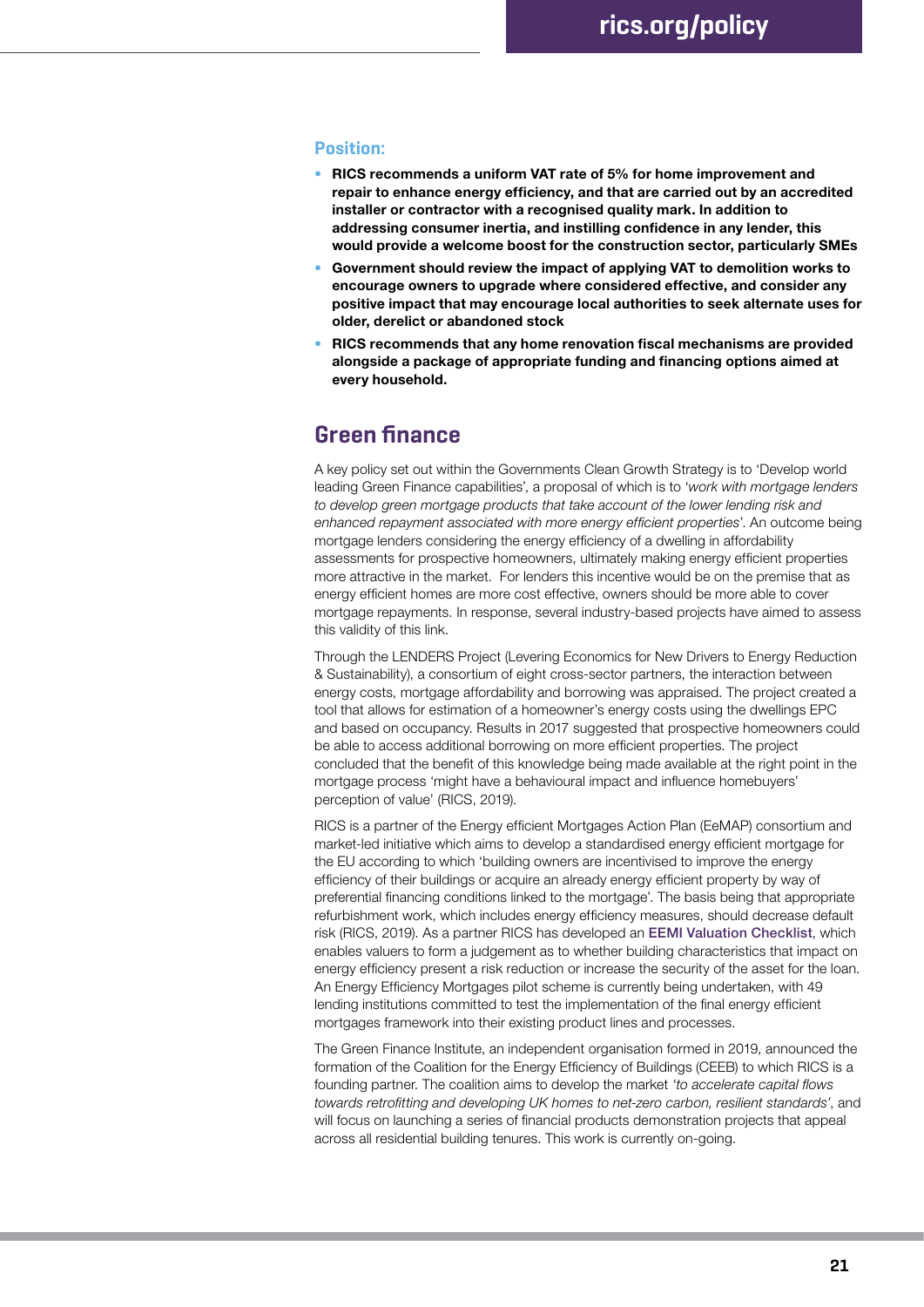The Government's announcement of a £5 million Green Home Finance Innovation Fund, through its 2019 [Green Finance Strategy](https://assets.publishing.service.gov.uk/government/uploads/system/uploads/attachment_data/file/820284/190716_BEIS_Green_Finance_Strategy_Accessible_Final.pdf), available to the private sector to pilot products such as green mortgages signals its desire to continue to drive such initiatives within the UK. However whether this level of funding will have the scaled effect that is required will remain to be seen.

- **• Government must create long term policy and regulatory energy efficiency roadmaps to bring confidence to the financial sector, in particular to encourage mortgage lenders to invest and develop products to support these ambitions**
- **• Government should progress the launch of a Green Finance Education Charter, engaging with professional bodies across the financial and valuation sectors**
- **• RICS recommends that Government should support and engage the sector on development of an evidence base reflecting the operational energy efficiency performance of individual measures, cost savings, and impact on property values; with scope taken for the potential impact regarding properties that are hard to improve, listed, and households that may be unable to access funding**
- **• Government should pay heed to the emerging recommendations from the Coalition for the Energy Efficiency of Buildings (CEEB), on how to develop the market for financing net-zero carbon and climate-resilient buildings in the UK by accelerating the pace of financial innovation and scale-up**
- **• Government should monitor and consider outputs of industry and marketled initiatives, including the Energy efficient Mortgages Action Plan (EeMAP) exploring preferential capital treatment and standardised products, and definition of an Energy Efficient Mortgage.**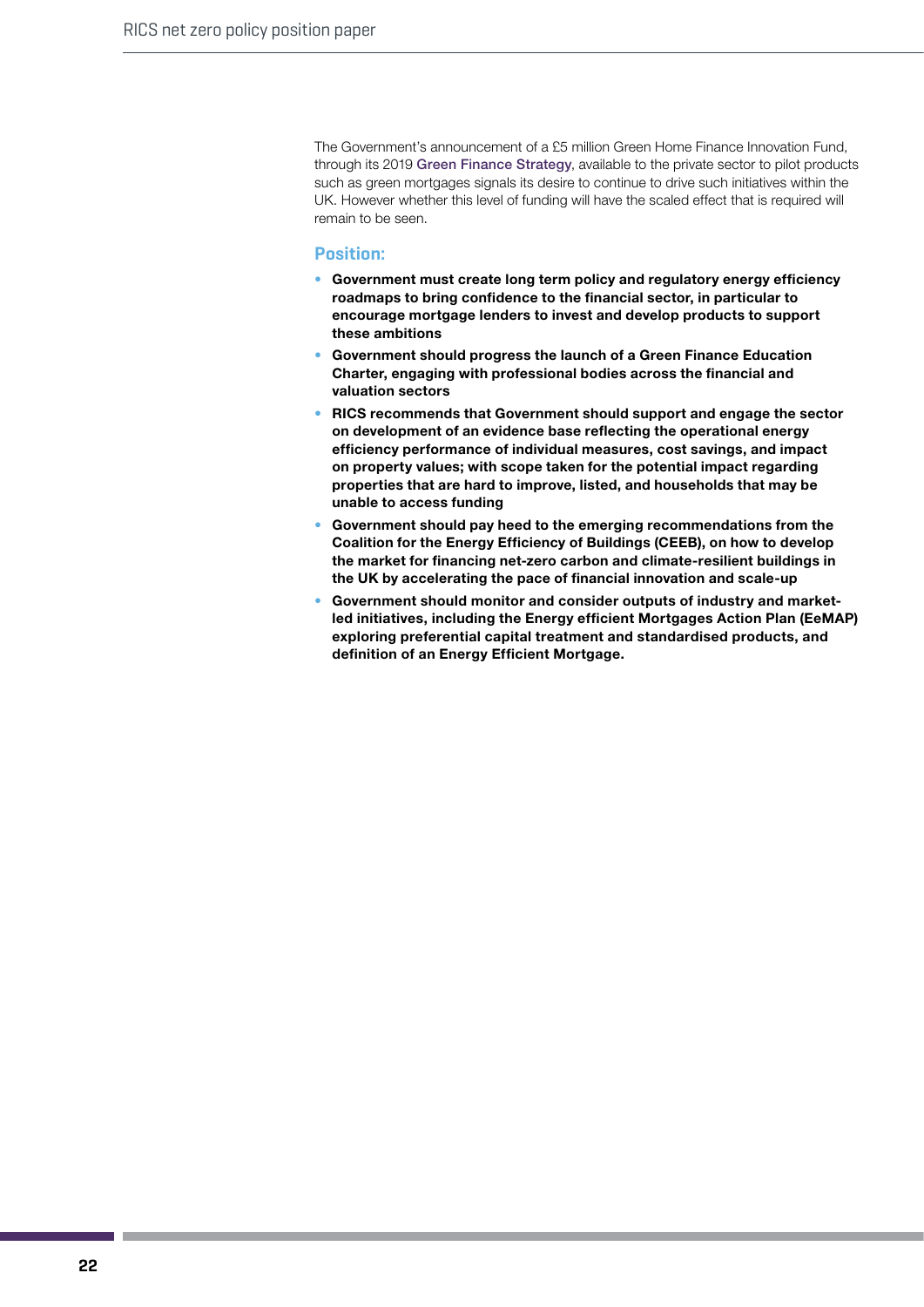# References

*2019 Global Status Report for Buildings and Construction*, Global Alliance for Buildings and Construction (GABC), published by UN Environment and the International Energy Agency, December 2019. https://www.worldgbc.org/sites/ default/files/2019%20Global%20Status%20Report%20for%20Buildings%20 and%20Construction.pdf

*Net zero: The UK's contribution to stopping global warming*, Committee on Climate Change, May 2019. https://www.theccc.org.uk/publication/net-zero-theuks-contribution-to-stopping-global-warming/

*The cost of poor housing in the European Union*, Simon Nicol, Mike Roys, David Ormandy and Veronique Ezratty, BRE, 2016

New protections for thousands of consumers on heat networks, Press Release,<br>Department for Business, Energy and Industrial Strategy, 6th February 2020.<br>https://www.gov.uk/government/news/new-protections-for-thousands-ofconsumers-on-heat-networks

*Retrofit City Futures*: *Visions for Urban Sustainability*, Retrofit 2050, May 2013. retrofit2050/wp-content/uploads/sites/18/2018/07/retrofit2050-visions-reportgreen.pdf

*Annual Fuel Poverty Statistics in England, 2019* (2017 data), Department for Business, Energy and Industrial Strategy, June 2019. https://assets.publishing. service.gov.uk/government/uploads/system/uploads/attachment\_data/ file/839901/Headline\_Release\_-\_HEE\_stats\_17\_Oct\_2019.pdf

*Smart Meter Statistics in Great Britain: Quarterly Report* to end September 2019, Department for Business, Energy and Industrial Strategy, November 2019. https://assets.publishing.service.gov.uk/government/uploads/system/uploads/ attachment\_data/file/848325/2019\_Q3\_Smart\_Meters\_Statistics\_Report.pdf

The Clean Growth Strategy, Leading the way to a low carbon future, Department for Business, Energy & Industrial Strategy, October 2017. https://www.gov.uk/ government/publications/clean-growth-strategy

*UK housing: Fit for the future?*, Committee on Climate Change (CCC), February 2019. https://www.theccc.org.uk/wp-content/uploads/2019/02/UK-housing-Fit-for-the-future-CCC-2019.pdf

*Creating an Energy Efficient Mortgage for Europe Building Assessment Briefing: United Kingdom*, UKGBC, February 2018

*English Housing Survey Headline Report*, 2018-2019, MHCLG, 2019. https:// assets.publishing.service.gov.uk/government/uploads/system/uploads/ attachment\_data/file/860076/2018-19\_EHS\_Headline\_Report.pdf

*Energy Performance of Buildings Certificates Statistical Release: Q3 2019: England and Wales*, MHCLG, 2019. https://assets.publishing.service.gov.uk/ government/uploads/system/uploads/attachment\_data/file/843215/EPB\_Cert\_ Statistics\_Release\_Q3\_2019.pdf

*EB1: Number of Existing Dwelling Energy Performance Certificates lodged on the Register in England & Wales by Energy Efficiency Rating* (dataset), MHCLG. https://www.gov.uk/government/statistical-data-sets/live-tables-on-energyperformance-of-buildings-certificates

*Energy efficiency: building towards net zero, Twenty-First Report of Session 2017–19*, House of Commons Business, Energy and Industrial Strategy Committee, July 2019. https://publications.parliament.uk/pa/cm201719/cmselect/ cmbeis/1730/1730.pdf

*Energy Efficient Scotland: route map*, Energy and Climate Change Directorate, May 2018. https://www.gov.scot/publications/energy-efficient-scotlandroute-map/

*Council Tax: stock of properties 2019*, Valuation Office Agency, September 2019. https://www.gov.uk/government/statistics/council-tax-stock-of-properties-2019

*There's No Place Like Old Homes – Re-Use and Recycle To Reduce Carbon*, Historic England, February 2020. https://historicengland.org.uk/content/ heritage-counts/pub/2019/hc2019-re-use-recycle-to-reduce-carbon/

[https://www.which.co.uk/news/2019/04/new-epc-rules-mean-buy-to-let](https://www.which.co.uk/news/2019/04/new-epc-rules-mean-buy-to-let-landlords-could-face-costs-of-8500/)[landlords-could-face-costs-of-8500/](https://www.which.co.uk/news/2019/04/new-epc-rules-mean-buy-to-let-landlords-could-face-costs-of-8500/) – Which?

*Energy Performance Certificates in buildings: call for evidence*, Department for Business, Energy & Industrial Strategy, July 2018. https://www.gov.uk/ government/consultations/energy-performance-certificates-in-buildings-call-forevidence

*Future Homes Standard: changes to Part L and Part F of the Building Regulations for new dwellings consultation*, Ministry of Housing, Communities and Local Government, October 2019. https://www.gov.uk/government/consultations/ the-future-homes-standard-changes-to-part-l-and-part-f-of-the-buildingregulations-for-new-dwellings

*Energy Performance of Buildings Directive*, 2018/844/EU, Feasibility Study 19a. https://www.epbd19a.eu/

*Whole life carbon assessment for the built environment*, RICS, 1st edition, November 2017. https://www.rics.org/uk/upholding-professional-standards/ sector-standards/building-surveying/whole-life-carbon-assessment-for-the-builtenvironment/

*Each Home Counts: Review of Consumer Advice, Protection, Standards and Enforcement for Energy Efficiency and Renewable Energy*, Independent Review, BEIS & DCLG, December 2016. https://www.gov.uk/government/publications/ each-home-counts-review-of-consumer-advice-protection-standards-andenforcement-for-energy-efficiency-and-renewable-energy

*International Construction Measurement Standards: Global Consistency in Presenting Construction Costs*, 1st Edition, ICMS Coalition, July 2017. https:// www.rics.org/globalassets/rics-website/media/upholding-profe standards/sector-standards/construction/icms-standard-rics.pdf

*International Construction Measurement Standards: Global Consistency in Presenting Construction and Other Life Cycle Costs*, 2nd edition, ICMS Coalition, September 2019. https://www.rics.org/globalassets/rics-website/media/ upholding-professional-standards/sector-standards/construction/internationalconstruction-measurement-standards-2nd-edition-rics.pdf

*PAS 2030:2019 Specification for the installation of energy efficiency measures in existing dwellings and insulation in residential park homes*, The British Standards Institution, 2019

*PAS 2035:2019 Retrofitting dwellings for improved energy efficiency – Specification and guidance*, The British Standards Institution, 2019. https://pas2030.bsigroup.com/auth/SWR5MJB9WVYU/pas20352019/ AuthHome/Contents

*The Net Zero Litmus Test: Making energy efficiency a public and private infrastructure investment priority*, Energy Efficiency Infrastructure Group (EEIG), October 2019. https://www.theeeig.co.uk/news/the-net-zero-litmus-test

*Scaling Up Retrofit 2050*, Institution of Engineering and Technology (IET), December 2018. https://www.theiet.org/impact-society/factfiles/builtenvironment-factfiles/retrofit-2050/

Accelerating Green Finance, A report to Government by the Green Finance Taskforce, March 2018. https://www.gov.uk/government/publications/ accelerating-green-finance-green-finance-taskforce-report

*Tackling embodied carbon in buildings*, UK Green Building Council (UKGBC), February 2015. https://www.ukgbc.org/sites/default/files/Tackling%20 embodied%20carbon%20in%20buildings.pdf

*The English Housing Survey 2017-18 Energy Report*, Ministry of Housing, Communities & Local Government, 2019. https://www.gov.uk/government/ statistics/english-housing-survey-2017-to-2018-energy

*Minimum Energy Efficiency Standards (MEES) Impact on UK property management and valuation*, RICS, March 2018. https://www.rics.org/uk/ news-insight/research/insights/minimum-energy-efficiency-standards-meesimpact-on-uk-property-management-and-valuation/

*RICS Red Book, Global Standards*, RICS, January 2020. https://www.rics.org/uk/ upholding-professional-standards/sector-standards/valuation/red-book/ red-book-global/

*RICS Home Survey Standard*, 1st Edition, RICS, November 2019. https://www. rics.org/uk/upholding-professional-standards/sector-standards/building-surveying/home-surveys/home-survey-standards/

*Energy performance certificates in buildings and their impact on transaction prices and rents in selected EU countries*, European Commission, April 2013. https://ec.europa.eu/energy/studies/energy-performance-certificates-buildingsand-their-impact-transaction-prices-and-rents\_en?redir=1

*Energy efficiency and residential values: a changing European landscape*, RICS, March 2019. https://www.rics.org/globalassets/rics-website/media/knowledge/ research/insights/energy-efficiency-and-residential-values.pdf

*Call for Evidence: Building a Market for Energy Efficiency, Department for Business*, Energy and Industrial Strategy, October 2017. https://www.gov.uk/government/consultations/building-a-market-for-energy-efficiency-call-for-evidence

*Affordable Warmth Clean Growth*, Frontier Economics, September 2017. https:// www.frontier-economics.com/uk/en/news-and-articles/articles/article-i4324affordable-warmth-clean-growth/

Understanding Homeowners' Renovation Decisions: Findings of the VERD<br>Project, UK Energy Research Centre, October 2013. https://ukerc.rl.ac.uk/UCAT/<br>PUBLICATIONS/Understanding\_Homeowners\_Renovation\_Decisions\_Findings\_ of\_the\_VERD\_Project.pdf

*An estimate of the effects of a reduction in the rate of VAT on housing renovation and repair work: 2015 to 2020*, Experian, 2015. https://www.fmb.org.uk/ media/10357/vatresearchfinal.pdf

*EEMI Valuation Checklist Background Explanation and Guidance*, EeMAP, March<br>2019. https://eemap.energyefficientmortgages.eu/wp-content/uploads/2018/11/<br>Valuation-and-Energy-Efficiency-Checklist.pdf

*Green Finance Strategy; Transforming Finance for a Greener Future*, HM Treasury and Department for Business, Energy & Industrial Strategy, July 2019. https:// assets.publishing.service.gov.uk/government/uploads/system/uploads/ attachment\_data/file/820284/190716\_BEIS\_Green\_Finance\_Strategy\_ Accessible\_Final.pdf